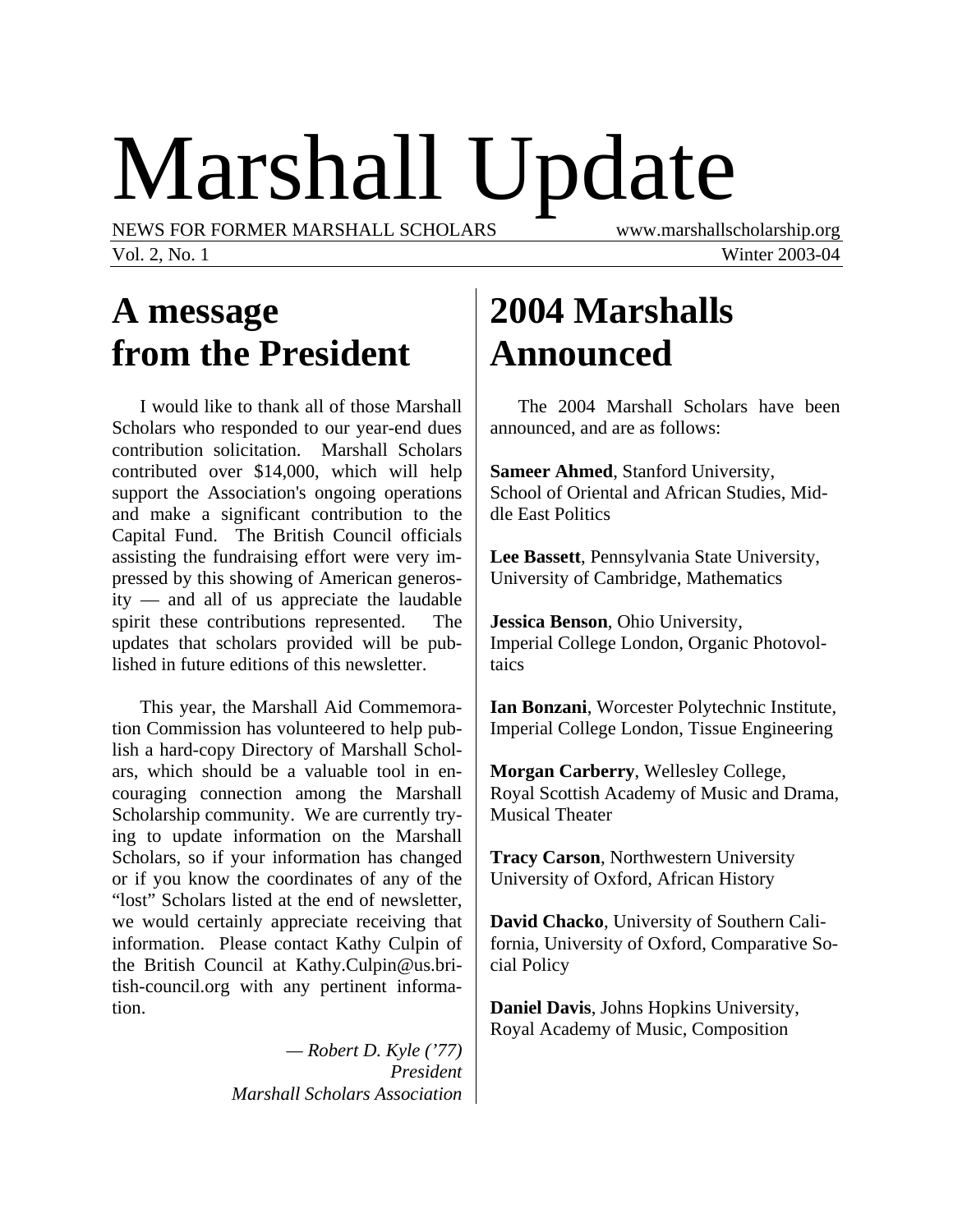**Jennifer Devine**, University of Washington, London School of Economics, Gender, Development and Globalization

**Ethan Eade**, Duke University, University of Cambridge, Information Engineering

**Katharine Elswit**, Northwestern University, Laban Centre, European Dance Theater

**Jared English**, Michigan State University, London School of Economics, Politics of the World Economy

**Scott Grinsell**, Williams College, University of Oxford, Modern History

**Adam Grogg**, Williams College, University of Oxford, Comparative Social **Policy** 

**Margaret Hagan**, University of Chicago, Queen's University of Belfast, Political Science

**Sondra Hellstrom**, Johns Hopkins University, Imperial College London, Nanomaterials

**Thomas Kempa**, Boston College, Imperial College London, Electronic Materials

**Andrew Klaber**, Yale University, University of Oxford, Development Studies

**Miriam Krieger**, U.S. Air Force Academy, London School of Economics, Global Politics

**Natalie Kruse**, Ohio University, University of Newcastle upon Tyne, Abandoned Mine Modelling

**Nicholas Llewellyn**, Emory University, University of Cambridge, Chemistry

**Christopher Macklin**, Oberlin College, University College London, Neuroscience

**Jason Mellad**, Tulane University, University of Cambridge, Gene Therapy

**Kurt Mitman**, University of Virginia, University of Oxford, Physics

**Tyler Moore**, University of Tulsa, University of Cambridge, Computer Science

**Marden Nichols**, Stanford University, University of Cambridge, Archaeological Heritage and Museums

**Daniel Pastor**, Princeton University, University of Oxford, Politics

**Nickolas Rodriguez**, Stanford University, London School of Economics, Public Financial Policy

**Maia Schweizer**, Princeton University, University of Oxford, Earth Sciences

**James Scott**, University of Texas, University of Cambridge, Mathematics

**Joshua Siepel**, Texas A & M University, University of Sussex, Science and Technology **Policy** 

**Greta Stahl**, Michigan State University, University of Oxford, International Relations

**Michael Sulmeyer**, Stanford University, Kings College London, War Studies

**Eric Twerdahl Jr.**, U.S. Naval Academy, University of Oxford, Biochemistry

**James Valpiani**, U.S. Air Force Academy, University of Oxford, Engineering Science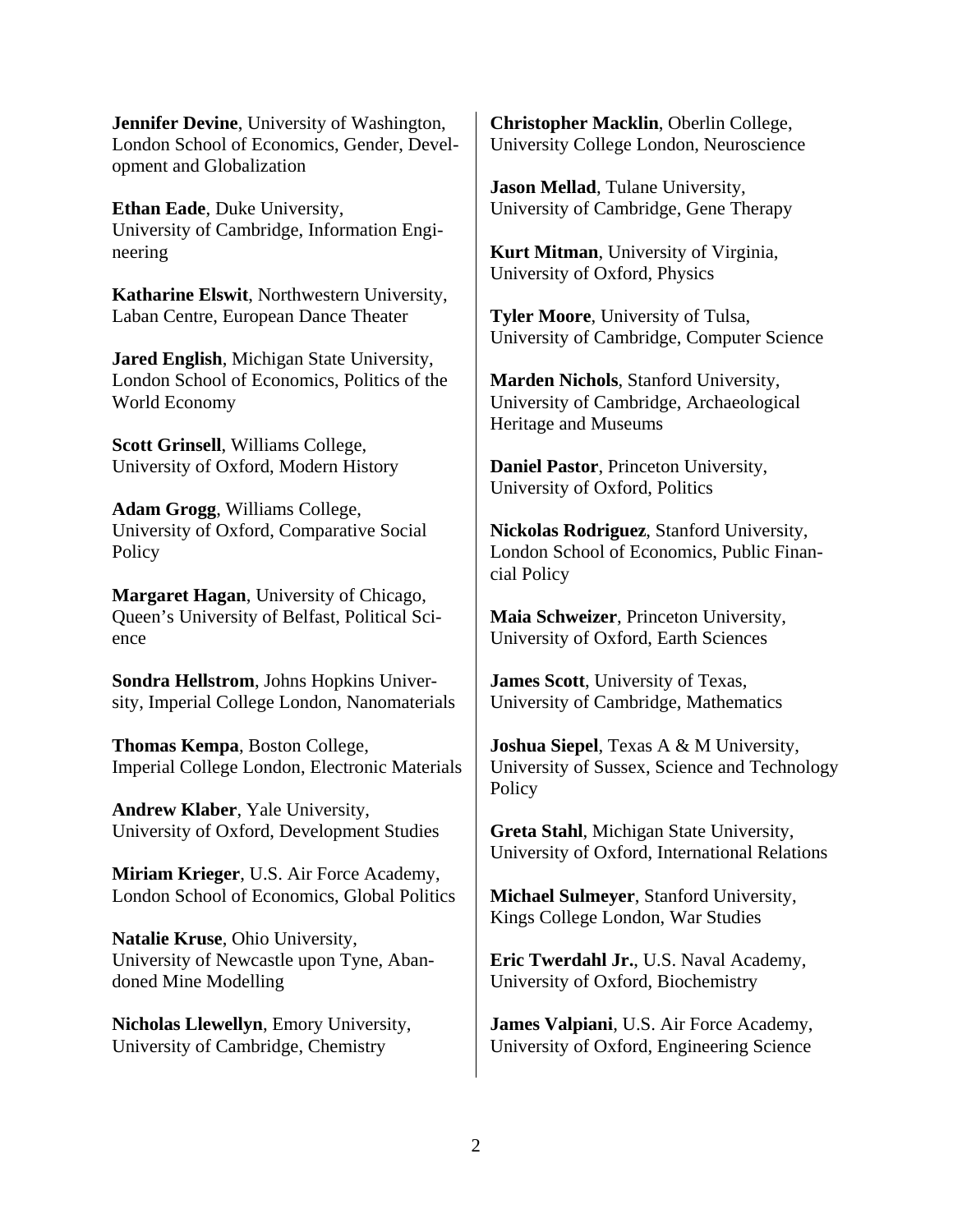**Nilay Vora**, University of Southern California, London School of Economics, Human Rights

**Elizabeth Wang**, University of California, Berkeley, London School of Economics, Human Rights

**Joseph Wells**, U.S. Military Academy, University of Birmingham, International Studies (International Peace Keeping)

**Maya Weilundemo**, Texas A & M University, University of Sussex, Creative and Critical Writing

**Tracy Williams**, Stanford University, University of Wales, Aberystwyth, International History

**James Wilkins**, Bowdoin College, University of Oxford, Musculoskeletal Science

**Hayley Wolfe**, Julliard School of Music, Royal Academy of Music, Violin Performance

**Joseph Wolpin**, University of Georgia, School of Slavonic and East European Studies (UCL), Politics, Security and Integration

**Jia Xu**, Georgia Institute of Technology, London School of Economics, International Relations

### **New Scholarships Available**

Starting with the 2004 Scholars, the Marshall Aid Commemoration Commission has begun awarding additional, specialized Marshall Scholarships, in addition to the usual 40 Scholarships awarded each year, as the final step in the plans to increase the number of available Scholarships. These Scholarships are the result of new partnerships with Imperial College London, the University of Nottingham, the U.K. Department of Trade and Industry, and the U.S. National Institutes of Health.

Three **Imperial Marshall Scholarships** will be awarded each year for the study in any subject offered at Imperial College London. These Scholarships will be for three years.

One **Nottingham Marshall Scholarship**  will be awarded annually for the study of any subject at either master's or doctoral level. The Scholarship will be for two years, with the possibility of a third year for doctoral studies.

In order to be considered for the Imperial or Nottingham Marshall Scholarships, candidates will be required to list those respective institutions as either their first or second choice on their applications.

Finally, one **Texas Marshall Scholarship** will be awarded each year for research or taught courses in the subject areas of bioscience, medicine, and related disciplines with predominant application in bioscience. To be eligible for this scholarship, candidates must be either attending or have graduated from a leading university in Texas, and must apply through the Houston region: This scholarship is funded by the British Department of Trade and Industry.

Finally, any Marshall Scholar who is selected for research in a biomedical or science field will be eligible for the **NIH Marshall Scholarships**. Chosen scholars will spend two years in the UK as regular Marshall Scholars, then will spend the next two years at the U.S. National Institutes of Health in Bethesda, Md., conducting research. The chosen scholar will receive joint supervision from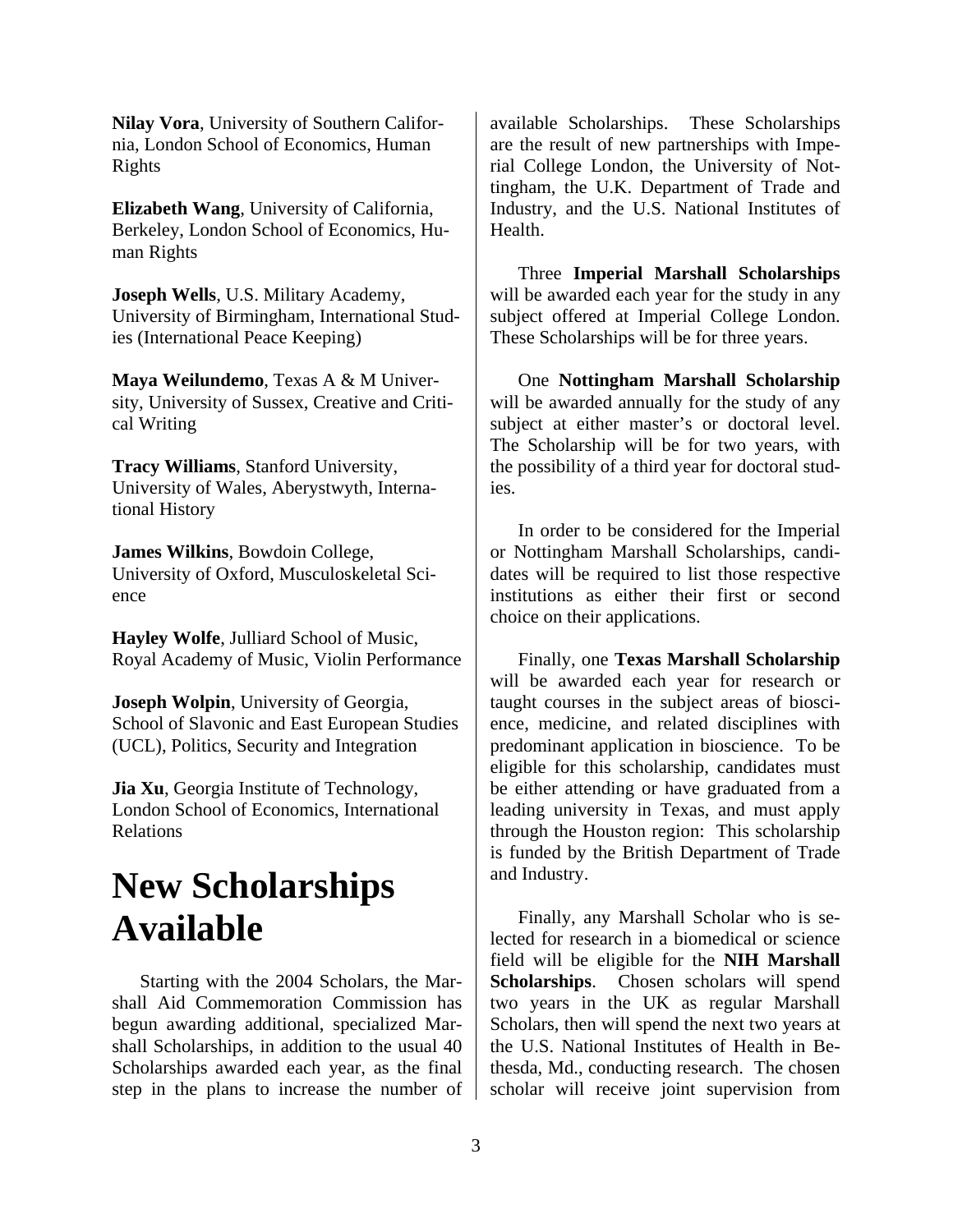their British university and the NIH, and will ultimately receive a doctoral degree from the British institution.

# **London Celebration Marks Anniversary**

Almost 100 current and former Marshall Scholars and scores of distinguished guests gathered for a celebration of the 50th anniversary of the Marshall Scholarships and the presentation of the first Marshall Medals on November 19. The ceremony, which took place in the elegant Senate House at the University of London, was hosted by CNN's Christiane Amanpour and the BBC's Jeremy Paxman.

The keynote address at the event was delivered by **Thomas Friedman** ('75), foreign affairs columnist for the *New York Times*. Friedman praised the long-standing "special relationship" between the United States and the United Kingdom, and argued for the maintenance and strengthening of programs like the Marshall Scholarship which contribute to strong transatlantic ties.

The Marshall Medals are intended to commemorate the achievements of distinguished Americans who have contributed to some aspect of British-American relations. The inaugural medals were awarded to Friedman; **Ray Dolby** ('57), inventor of digital sound technologies; **Nannerl Keohane** ('61), president of Duke University; and former U.S. Senator George Mitchell, now Chancellor of Queen's University, Belfast, who facilitated the peace process in Northern Ireland in the 1990s. Supreme Court Justice **Stephen Breyer** ('59); Christopher Makins, President of the Marshall Sherfield Foundation; and Secretary of State Colin Powell were also awarded medals but were unable to attend the ceremony.

HRH The Prince of Wales delighted the crowd with a brief speech. He joked, "I am very proud to be the honorary patron of the Marshall Scholarships — although I have no idea why I am the honorary patron considering my own academic record." At the reception after the event, many scholars took the opportunity to speak with Prince Charles, who mingled with the crowd.

Current scholars also gathered informally before and after the event with a number of former scholars, including Friedman and *Time*'s London bureau chief, **Jef McAllister** ('79). The former scholars shared stories of their time as students in England and reflected on their careers. "Meeting successful Marshalls gives us something to aspire to," said **Vipin Narang** ('02), a Stanford alumnus who is studying international relations at Oxford.

Jonathan Taylor, chairman of the Marshall Commission, noted that some 1,400 Americans have now served as Marshall Scholars, and assured that their ranks would continue to grow in the coming years.

*— Daniel Baer ('01)* 

# **Joe Eachus, Husband of Barbara, Dies**

Joe Eachus, husband of Barbara Eachus, passed away in Boston on December 9.

The Eachuses were well known to several generations of Marshall Scholars. After she retired, Barbara (who worked at the British Consulate in Boston) and Joe, with a small cadre of Marshall alumni, established the Marshall Scholar Alumni Association. They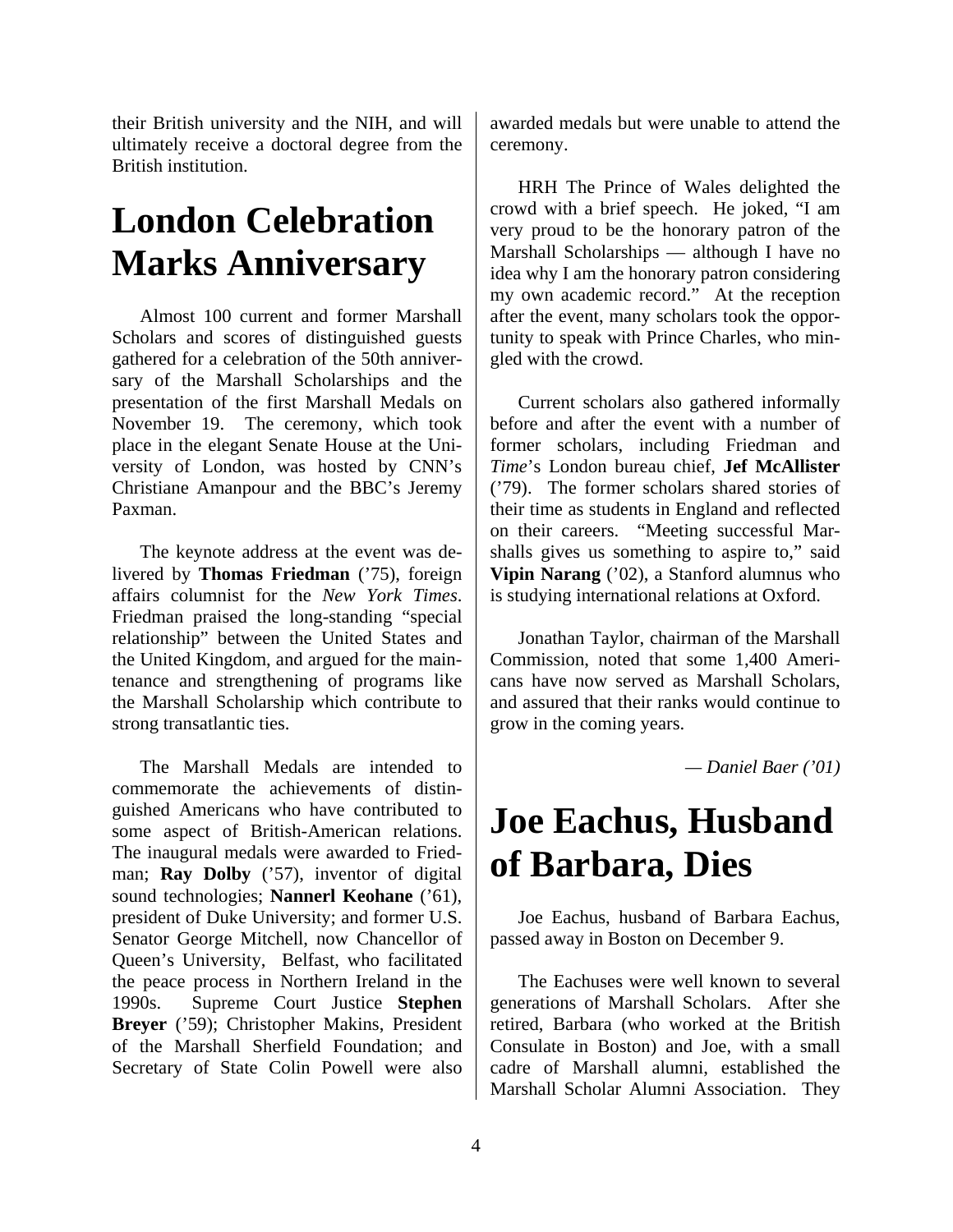spent hundreds of hours tracking down past Marshalls — no mean feat in the pre-Internet era — and established the first Alumni Association database. For a number of years, they also produced the Association newsletter.

Donations in Joe's memory should be sent to the Bletchley Park Trust, The Mansion, Bletchley Park, Milton Keynes MK3 6EB, England. The next edition of the Alumni Association Directory will be dedicated to Joe's memory. He will be sorely missed.

> — *Terri Evans, Robert D. Kyle ('77), and Kannon Shanmugam ('93)*

### **Launching A "Marshall Plan" For Rwanda's First Public Library**

In September 2002, the 2002 class of Marshall Scholars took the unprecedented step of collaborating to support a cause reflective of the humanitarian spirit and ideals of the Marshall Scholarships. Recognizing that Marshall Scholars are chosen in part for their commitment to George Marshall's lofty principles, our class thought it important that Marshall Scholars demonstrate this commitment not only with words but with action. For this reason, the 2002 Marshall Scholars formed Marshall Scholars for the Kigali Public Library (MSKPL), an organization that aims to help realize the dream of building Rwanda's first public library.

For decades, Rwanda suffered from isolation, violence, and extremism, culminating in a 1994 genocide during which the country's Hutu ethnic majority orchestrated the brutal murder of approximately one million Rwandans of Tutsi ethnic descent. This genocide left the country devastated, severely depleting the population and destroying the foundation of trust and mutual cooperation necessary for democracy to thrive. Today, however, Rwanda has begun to rebuild its government, its infrastructure, and its social bonds. One of the most integral projects in this process is the construction of Rwanda's first public library.

Democracy requires a well-informed population, and maintaining peace in a postconflict society requires public spaces where people can gather and exchange ideas. The Kigali Public Library seeks to provide both. Successful completion of this monumental effort will mark a watershed in Rwanda's history. Whereas Rwandans were once armed only with the tools to kill, it is our hope that this library will equip them with the tools necessary to combat the stultifying burdens of ignorance and conformity and to rebuild Rwandan society.

The construction of the Kigali Public Library will also send a strong message to the Rwandan people and to the world that this troubled country is committed to opening a new chapter in its history. The library will not only be a sanctuary for knowledge and a forum for the free exchange of ideas, but also a symbolic monument to genocide victims and a permanent reminder that the atrocities committed in 1994 will never be forgotten.

When we formed MSKPL, the Kigali Public Library campaign had already donations and pledges of over \$1 million. Those contributions came from individuals, foundations, corporations, governments, and intergovernmental organizations. Among the donors were Rotary International; The Dian Fossey Gorilla Fund International; The Boeing Company; the Governments of Canada, Switzerland, and Rwanda; and the European Union. However,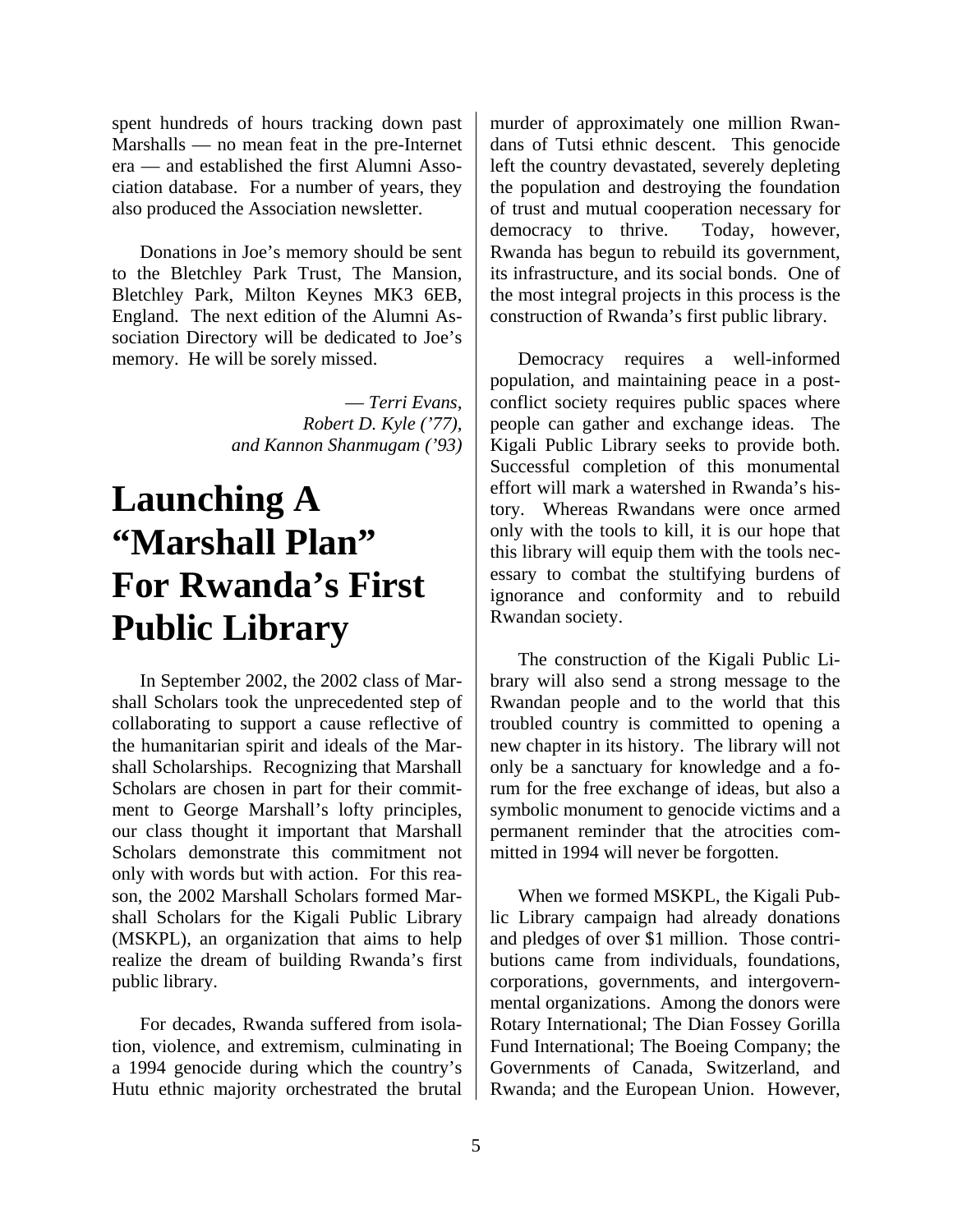the campaign still needed another \$200,000 to allow the library to open, and another \$500,000 to secure the library's \$1.7 million endowment and ensure the library's sustainability.

Therefore, our efforts to support the Kigali Public Library are threefold. At Oxford, where the largest group of 2002 Marshall Scholars is based, we have established a Fundraising Committee, led by **Lauren Baer** ('02). This committee has launched an extensive campaign to solicit contributions from American and European sources. To date, several thousand dollars has already been raised, and in addition, the academic publisher W.W. Norton & Co. has pledged 12,500 books for the library. MSKPL has also received endorsements from the Marshall Aid Commemoration Commission; the Marshall Alumni Association; the Rotary Clubs of Cambridge, England; Palm Beach, Florida; and West Palm Beach, Florida; Dr. John Brademas, President Emeritus of New York University and former United States Congressman; and Harry A. Johnston, II, former United States Congressman and former Chairman of the Africa Sub-Committee of the House Committee on International Relations.

The efforts of our fundraising committee are complemented by our London-based Public Awareness Committee. This committee has initiated a campaign that includes soliciting press coverage of the library and MSKPL's efforts as well as arranging speaking engagements to educate the public about our cause. Speeches have been delivered to the Rotary Clubs in Oxford and Cambridge, England; Palm Beach and West Palm Beach, Florida; and in Umeå, Sweden, and future speaking engagements are scheduled at the University of Wales, Aberystwyth; the University of Nottingham; and at Rotary Clubs in Radlett, England, and Wellesley, Massachusetts. It is our hope that such awarenessraising activities will draw national and international attention to the project, thereby assisting both our fundraising efforts and the cause of genocide recovery and prevention.

Finally, we are planning a trip to Rwanda in July which will coincide with the planned grand opening of the library. In conjunction with our Rwandan colleagues, we have developed an itinerary that involves service to the library, education, cross-cultural interaction, and publicity. There, we intend to present the KPL with a check in the total amount of funds raised to date, assist final preparations for the library opening, conduct genocide site visits with survivor groups, meet with government officials and civil society organizations and conduct literacy and education programs at areas schools at the invitation of U.S. Ambassador to Rwanda Margaret McMillion. To us, this trip is not merely a culmination of our fundraising and public awareness efforts. Rather, it is a means of engaging with the people of Rwanda, of learning from their experiences and laying the foundation for future collaboration. It is a way to remind the world of the horrors of 1994 and to educate people about the progress Rwanda has made. It is a way of using our intellect and effort to improve the world in which we live.

As Marshall alumni, you have the potential greatly to facilitate the success of our project, and we seek your support in achieving our goals. The first and most obvious way to aid the Kigali Public Library is by making a tax-deductible donation. We would welcome both financial donations and in-kind donations (of books, computers, and training).

The second way you can help is by sharing your knowledge and contacts. We would be most appreciative if you introduced us to other individuals and organizations that might be interested in supporting the Kigali Public Library, whether financially or otherwise.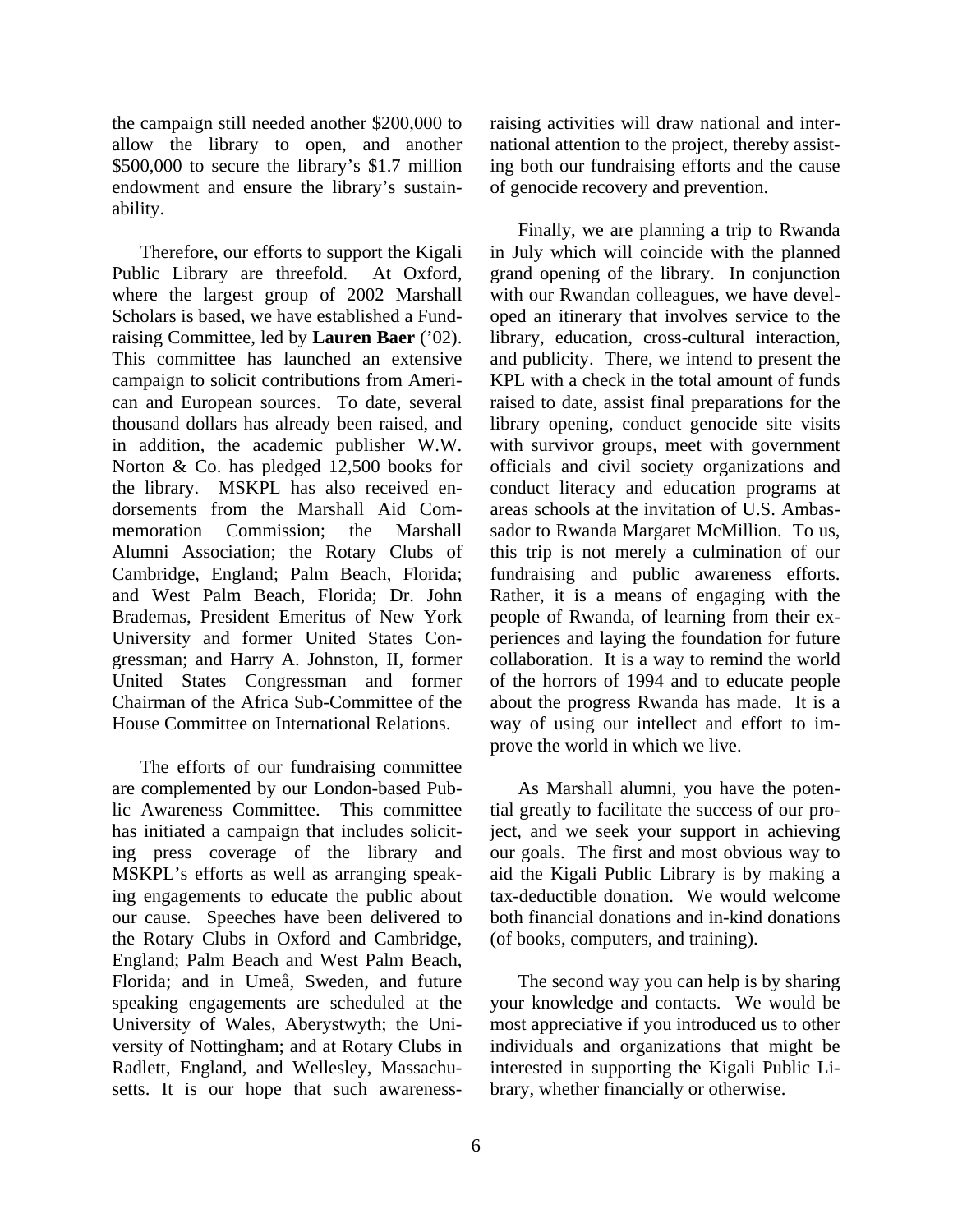Finally, and most importantly, you can join MSKPL yourself, raise public awareness about the library, and help us to solicit funds.

If you have any questions about these matters, please contact us.

It is a rare privilege to live in a society that makes possible the free exchange of ideas and the unfettered pursuit of knowledge. We hope that you will join us in making such a society possible for the people of Rwanda.

> *— Zachary D. Kaufman ('02) and Lauren E. Baer ('02)*

*Editor's note: Zachary Kaufman is president of MSKPL, and Lauren Baer is fundraising director. For more information, they can be contacted at zachary.kaufman@magd.ox. ac.uk and lauren.baer@stcatz.ox.ac.uk. The website of MSKPL can be found at www.marshallscholarship.org/kpl. Donations, made out to The American Friends of the Kigali Public Library, can be sent to Zachary Kaufman, Magdalen College, Oxford OX1 4AU, England.* 

### **Koh Named Yale Dean**

Yale University recently announced the appointment of **Harold Hongju Koh** ('75), an expert on human rights and international law, as dean of Yale Law School. Koh, who has taught at Yale Law School since 1985, served as Assistant Secretary of State for Democracy, Human Rights and Labor from 1998 to 2001.

"As a scholar, teacher, lawyer and public servant, Harold Koh embodies those qualities that distinguish Yale's great Law School — a love of learning and a passion for justice,"

Yale President Richard C. Levin said. "He is a natural leader who has earned the overwhelming support and confidence of faculty, students, alumni and staff. We all look forward to his stewardship."

Koh, 48, the Gerard C. and Bernice Latrobe Smith Professor of International Law, is one of the country's leading experts on international law, international human rights, national security law, and international economic law. He has received more than twenty awards for his human rights work. He was named by *American Lawyer* in 1997 as one of America's 45 leading public sector lawyers under the age of 45. In 2000, he was named by *A* as one of the 100 most influential Asian-Americans of the 1990s.

"It is the greatest honor of my life to be asked to serve as dean of the world's leading law school," Koh said. "For four decades I have been privileged to participate in that unique community of commitment to worldclass scholarship, public service and professional excellence that Yale Law School represents. I look forward to leading this school I love into a new global century."

Koh has written more than 80 articles and authored or co-edited "Different But Equal: The Human Rights of Persons with Intellectual Disabilities" (2003); "Transnational Business Problems" (2003); "Deliberative Democracy and Human Rights" (1999); the "Justice Harry Blackmun Supreme Court Oral History" (1995, release date 2004); "Transnational Legal Problems" (1984); and "The National Security Constitution" (1990), which won the American Political Science Association's award as best book on the American presidency. His current research concerns why nations do or do not obey international law.

A graduate of Harvard College, Oxford and Harvard Law School, Koh served as law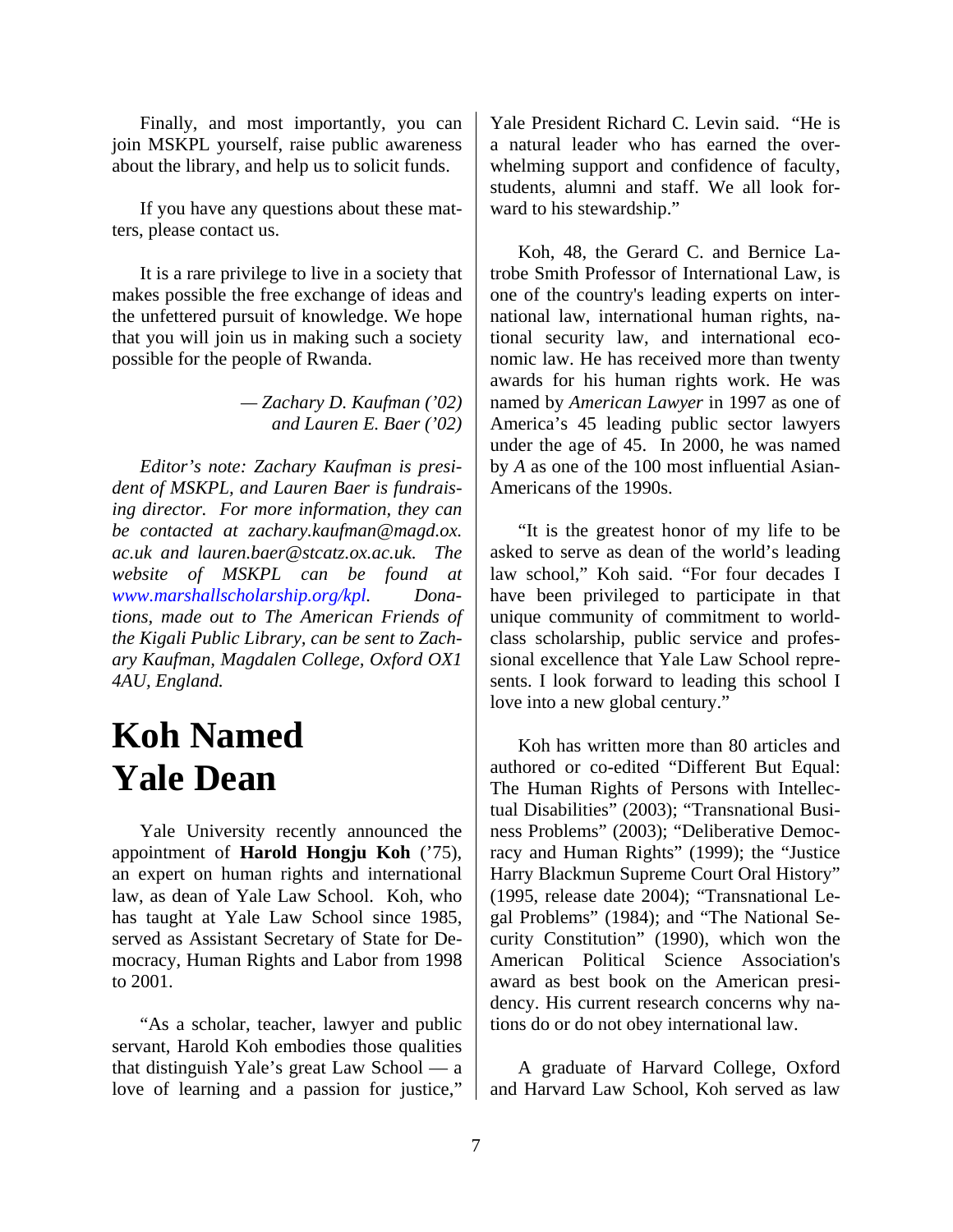clerk to Judge Malcolm Wilkey of the U.S. Court of Appeals for the D.C. Circuit, and Justice Harry Blackmun of the U.S. Supreme Court. Before coming to Yale, he practiced law at the Washington law firm of Covington and Burling and at the Office of Legal Counsel at the Department of Justice.

A Fellow of the American Academy of Arts and Sciences, Koh is an Honorary Fellow of Magdalen College, Oxford, and has been a Visiting Fellow at All Souls College, Oxford. He is an Overseer of Harvard University and on the Visiting Committee of Harvard Law School, an editor of the American Journal of International Law and a member of the American Law Institute. He has received Guggenheim and Century Foundation Fellowships and has been awarded seven honorary doctorates and law school medals from the Villanova Law School and Touro Law School. In 2003, Columbia Law School awarded him the Wolfgang Friedmann Memorial Award for his contributions to international law.

The Koh family came to New Haven in 1961. Koh; his brother, Howard; his mother, Dr. Hesung Chun Koh; and his father, the late Dr. Kwang Lim Koh, were recently named to the K100, the 100 leading Koreans and Korean-Americans in the century of Korean immigration to the United States. His parents and his sister, Jean Koh Peters, have all taught at Yale Law School. Koh lives in New Haven with his wife, Mary-Christy Fisher, an attorney at New Haven Legal Assistance Association, and their children, Emily and William.

Koh's five-year term will begin in July. He is the second former Marshall Scholar to be appointed dean of a major American law school in recent years. **Kathleen Sullivan** ('76) currently serves as dean of the Stanford Law School. She recently announced that she would be stepping down at the end of the academic year to return to teaching.

*— compiled from press reports by Kannon Shanmugam ('93)* 

### **Class Notes**

#### **1959**

**Frank Trumbower** recently lost his wife to cancer. He intends to move back to New York and split his time between New York and Park City, Utah. We send Frank our sincerest condolences.

#### **1969**

**Robert A. Oden, Jr.** (Pembroke College, Cambridge), is now in his second year as the president of Carleton College, after seven years as the president of Kenyon College. Says Robert: "American liberal arts colleges are a distinct, even unique, construction, and I'm not convinced there is a finer such than Carleton."

#### **1970**

**Jean E. Howard** (University College, London) is now a professor of English at Columbia University. This academic year, she is serving as a research fellow at the Huntington Library in Pasadena, California, where she is finishing a book called "Theater of a City: Social Change and Generic Innovation on the Early Modern Stage." Her son, Caleb, is a sophomore at Oberlin, and her daughter, Katherine, has graduated from Yale and is participating in the Teach for America program in Compton, California. Her husband, Jim, practices public service law in New York City.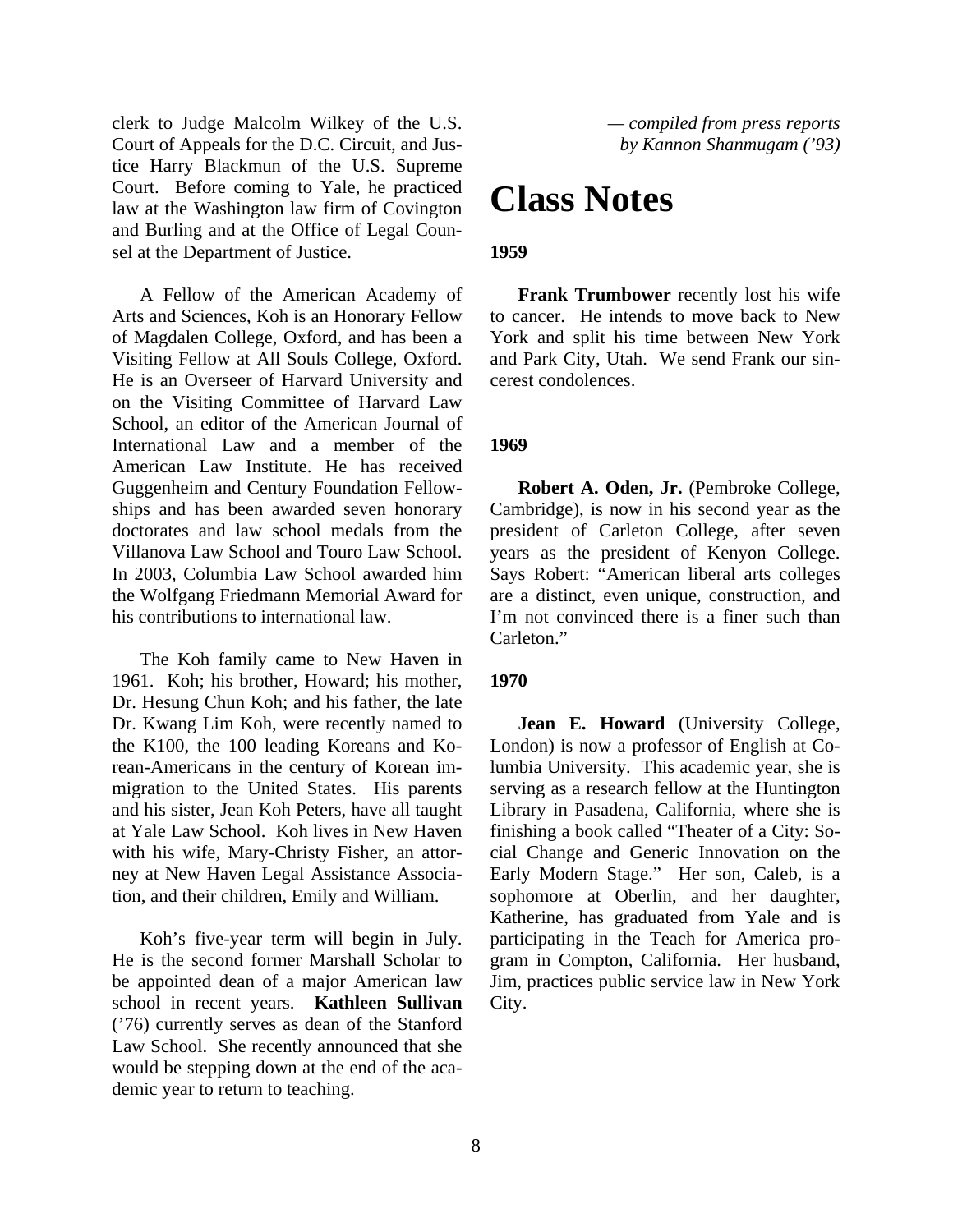#### **1971**

**Marty Kaplan** is associate dean of the USC Annenberg School for Communication.

#### **1972**

**Bob Rizzi** is a tax partner in the law firm of O'Melveny and Myers LLP in Washington and Menlo Park, Cal.

#### **1975**

**John Head** (University College, Oxford) is in his 13th year of teaching international and comparative law at the University of Kansas, where he moved after serving on the legal staffs of the Asian Development Bank and the International Monetary Fund. He recently coauthored a book on preventing banking crises in less developed countries and published another book on the Asian Development Bank. He often takes on overseas assignments either teaching or consulting — in the summer months, typically with one of his children before they all leave the house. His wife, Lucia, is a novelist. Their children are Alex, currently a junior at Pomona College near Los Angeles; Austen, a high school senior considering college possibilities, and Jessica, a high school junior "considering boys."

**Joseph M. Schwartz** is an associate professor and chair of the political science department at Temple University.

#### **1982**

**John B. Stephens** was recently granted tenure and promoted to associate professor of government at the University of North Carolina at Chapel Hill. He directs the Public Dispute Resolution Program there and has become editor of Popular Government, the flagship journal of the School of Government.

9

#### **1986**

After three years in the State Department's Political-Military Affairs Bureau, working mostly on Nepalese issues, **Paul Marks** (University of London) is now teaching Chinese at West Point. "I remain eternally grateful for the opportunity the Marshall Scholarship provided," says Paul.

#### **1987**

**Brian Taylor** is an assistant professor of political science at the University of Oklahoma. His book, *Politics and the Russian Army: Civil-Military Relations, 1689-2000*, was published by Cambridge University Press last year. He and his wife, Renee de Nevers, have two-year-old twin sons, Anatol and Lucian de Nevers.

#### **1988**

**Patrick Byrne** is chief executive of Overstock.com, a discount shopping website that is one of the Web's top e-commerce sites. His company was recently profiled in the *Boston Globe*.

#### **1989**

**Thomas Halverson** is living in Hong Kong and would like to meet any other Marshalls who happen to be in the neighborhood. He is the head of Credit Risk Management and Advisory for Asia Ex-Japan at Goldman Sachs Asia and has been living in Hong Kong with his wife and two daughters since finally leaving London in 2001. His e-mail address is tom.halverson@gs.com.

#### **1993**

A ten-year reunion was held in New York on November 22. Among those in attendance were **Josh Busby**; **Shizuka Hsieh**; **Nancy**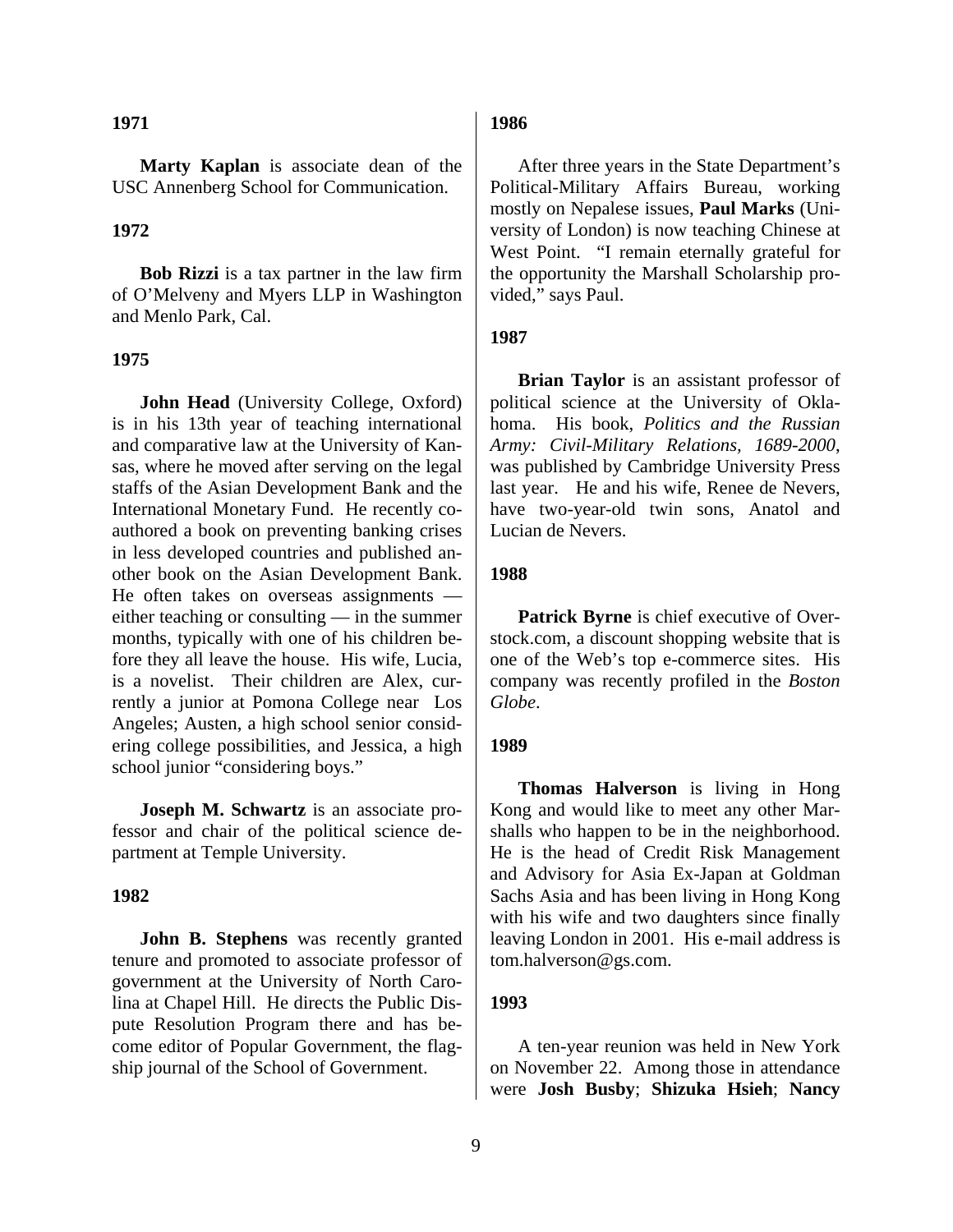**Lublin**; **Michelle Mello**; **Matt Ringel**; **Kannon Shanmugam**; **Loren Siebert**; and a number of spouses and partners. As the editor can attest, it was a wonderful evening, with many fond reminiscences of our time together in the UK. A fifteenth reunion is already being planned for 2008.

**Kate Rodriguez-Clark** is a postdoctoral fellow in conservation genetics at the Venezuelan Institute for Scientific Investigation.

#### **1997**

**Jade Newburn** (Balliol College, Oxford) worked for two years as an associate at McKinsey & Co. in Chicago, and then attended Harvard Law School. He will return to Chicago this summer as an associate with the law firm of Mayer, Brown, Rowe & Maw. In 2002, he married Mary Lubner. His e-mail address is jade\_newburn@hotmail.com.

*— compiled from alumni submissions and press reports by Kannon Shanmugam ('93)* 

### **Missing Out?**

If you would like to be included in the Class Notes section, or have information about your classmates for inclusion, please send an e-mail to Kathy.Culpin@us.britishcouncil. org. Entries may be edited for length and consistency. The deadline for the next edition of the newsletter is **June 30**.

### **List of the Lost**

The following Marshall Scholars have been "lost." If you know of their whereabouts, please contact Kathy Culpin of the British Council at Kathy.Culpin@us.britishcouncil.org. Thanks in advance for your help.

1954 MCLEOD Norma London School of Economics and Political Science

1954 TILSON Phyllis Wiegand Oxford St Anne's

1955 BALTZELL Jane Lucile Cambridge Newnham

1955 DUNBIER Robert Augustus Oxford St Edmund Hall

1956 HUDEC Robert Emil Cambridge Jesus

1956 JOHNSON Shirley Beatrice University of Edinburgh

1956 KEMP Elsie Wilhelmina Cambridge Girton

1957 CORN Ruth Eleanor Cambridge New Hall

1957 MIMS Amy Williamson Oxford Lady Margaret Hall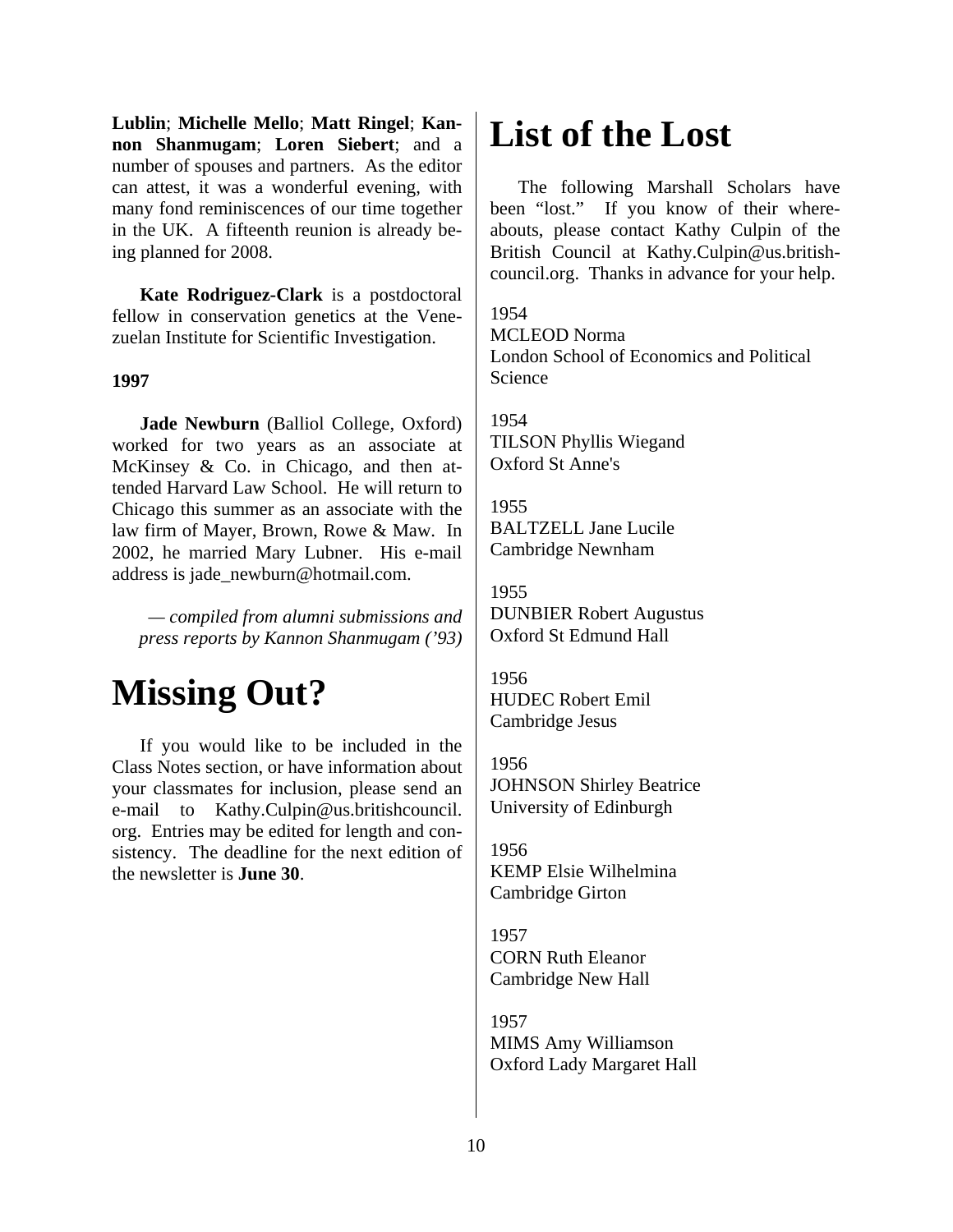1958 RHEA Elizabeth Elliotte Oxford Lady Margaret Hall

1958 JOHNSON Owen Maynard Oxford Wadham

1958 NOVAK Alan Richard Oxford Hertford

1958 O'GRADY Gerald Leo Oxford St Antony's

1959 ROBBINS David Dean Cambridge Trinity

1959 MOYER Patricia Ann University of Nottingham

1960 ABRAMS Judith Ann Cambridge Girton

1960 MCNEES John Earl Oxford New College

1960 MONTOYA Velma Kamalina Oxford St Hugh's

1960 RADNER John Barnet Cambridge Trinity

1960 ROBERTSON Joseph Righton Oxford Wadham

1960 BUDD Martin Lewis Oxford Worcester

1960 FRYXELL Redwood Thomas Walcott Cambridge St Catharine's

1961 KING John Joseph Oxford New College

1961 GROSSMAN Clara Ruth Cambridge Gonville and Caius

1961 KAUFMAN Wallace V Oxford Merton

1961 GERSTEN Stephen Miles Cambridge Trinity

1961 HUNTER Stephen Carl London School of Economics and Political Science

1962 ONEK Joseph Nathan King's College London

1962 SHARP Pamela Rundle Cambridge Newnham

1962 THOMAS Charles Gomer Cambridge Trinity

1962 DOEBLIN Richard Stephen Oxford Balliol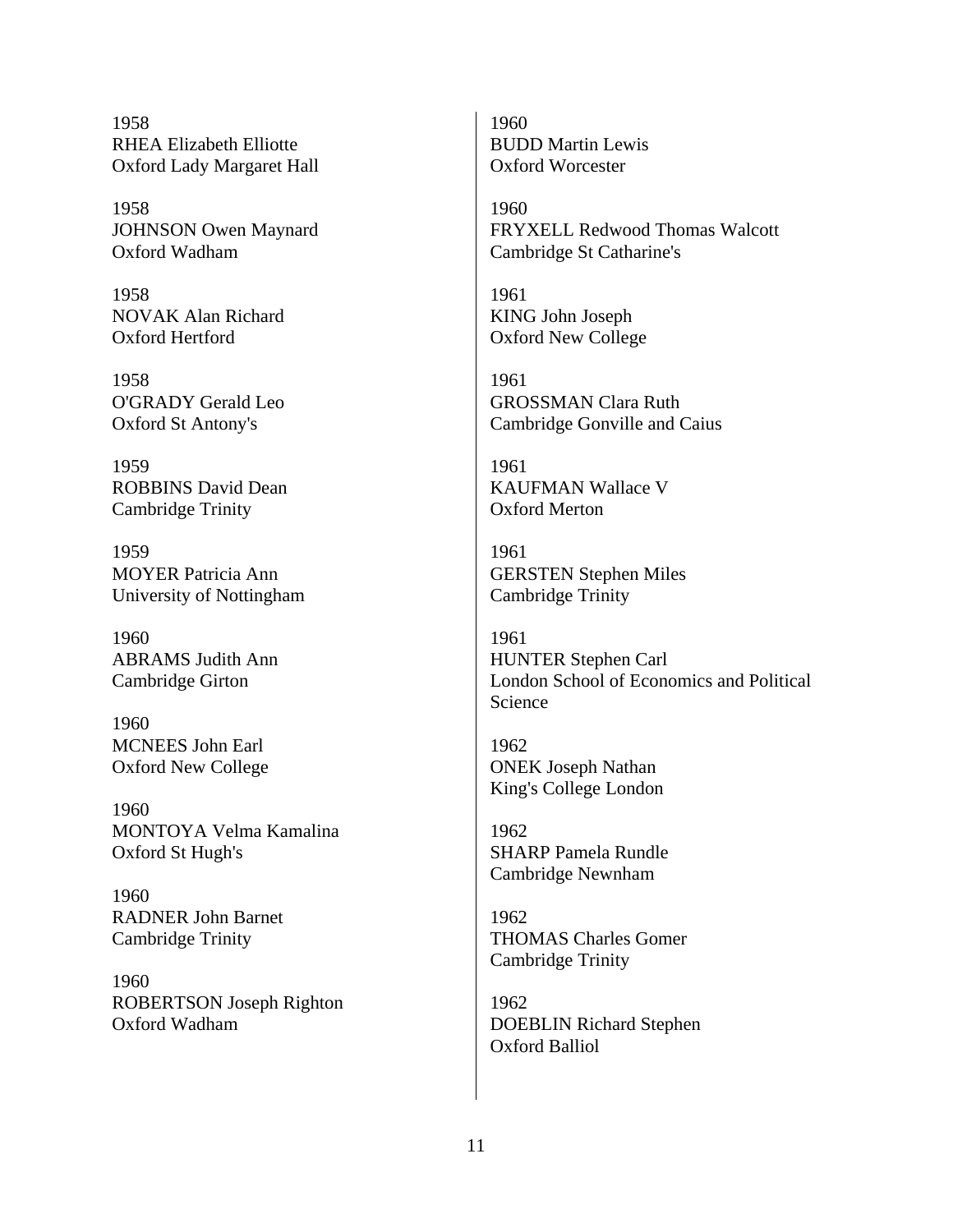1962 ELLIGERS Carl David Oxford New College

1963 ROSENBURG Barr Marvin London School of Economics and Political Science

1963 SCHNAPPER E Oxford St Catherine's

1964 LEE Gentry Bert University of Glasgow

1964 MILLER Nancy E University of Exeter

1964 POHL Mary E Cambridge Newnham

1964 RHINES P B Cambridge Trinity

1964 SCHAPIRO Sally Cambridge Girton

1964 BERNSTEIN Kate Cambridge Girton

1964 GROSSMAN Richard Henry Cambridge Gonville and Caius

1965 MEANS J A Birkbeck, University of London

1965 PLAINE Daniel J Cambridge Trinity

1965 ABEL R L School of Oriental and African Studies

1965 FORSTER R P University of Manchester

1965 HERZOG J M University of Edinburgh

1966 BREWSTER D E University of Newcastle upon Tyne

1966 CAMPBELL David K Cambridge Churchill

1966 ELLIOTT James A M London School of Economics and Political Science

1966 HARRISON H Robert Oxford Linacre

1966 LO Bernard University of Sussex

1966 MCNEILL Donald H University of Edinburgh

1966 SHEAHAN Neila M London School of Economics and Political Science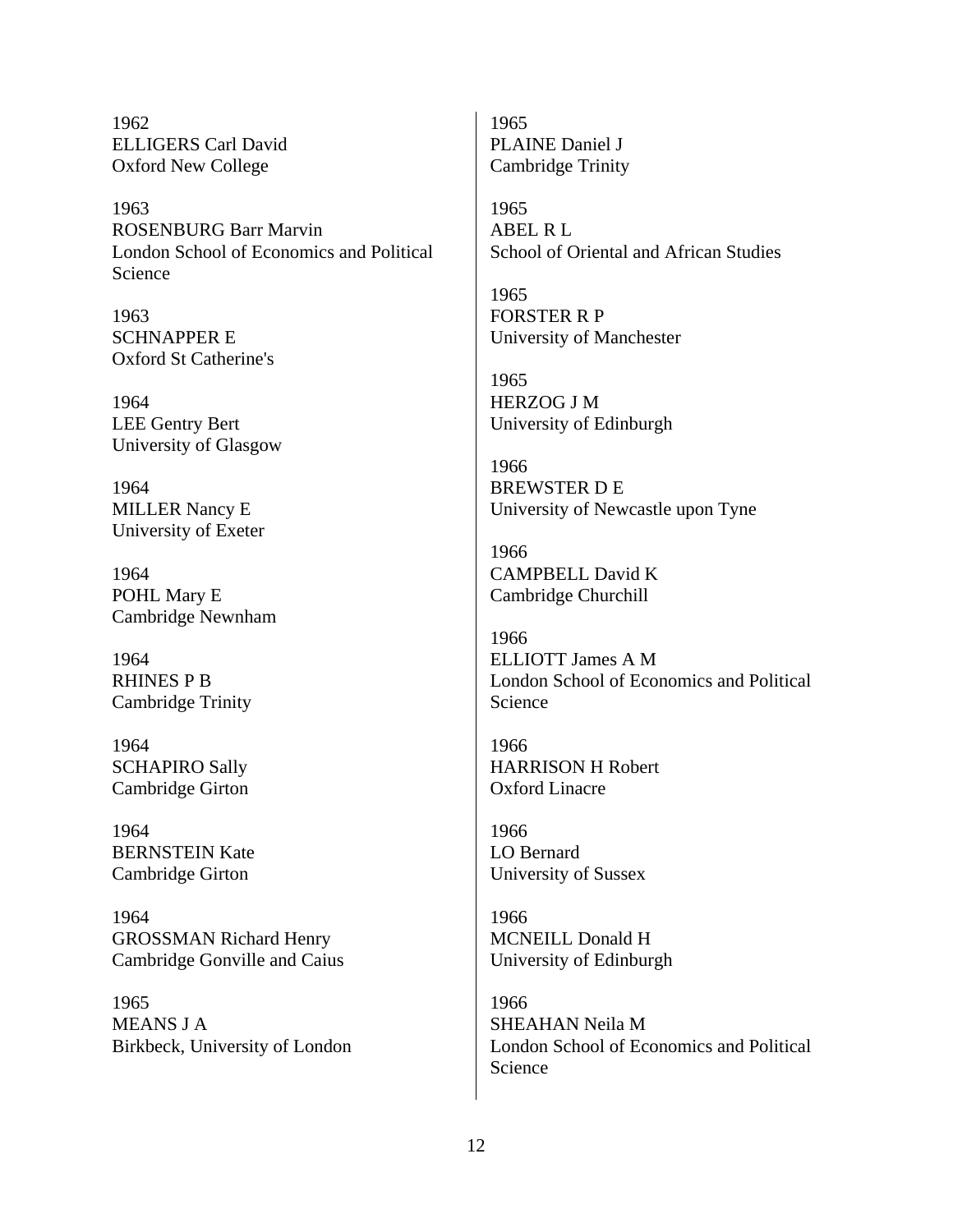1967 MEDERT Leslie A School of Oriental and African Studies

1967 MYERS Adalyn University of Sussex

1967 ROSENMAYER Jeanne D Birkbeck, University of London

1967 SELGIN Frances C London School of Economics and Political Science

1967 CALDWELL M L Cambridge Trinity

1967 FELDMAN R D London School of Economics and Political Science

1967 HOYT Monty Oxford Corpus Christi

1968 MCCABE D F G Oxford Worcester

1968 MOAKE Rebecca University of Sussex

1968 PERWIN Cynthia L London School of Economics and Political Science

1969 HOGAN Charles J University of Leicester

1969 LAMONT Hamilton G School of Oriental and African Studies

1969 BAILEY Melissa G London School of Economics and Political Science

1969 BUCK Richard L Oxford Trinity

1969 GLASCH Maureen University of Leeds

1970 LERNER David A Oxford Balliol

1970 MILLER David A Cambridge Trinity Hall

1970 HARTMAN Mark P University of East Anglia

1971 HOSKINS Cathleen C University College London

1971 JENNER Steven R University of Sussex

1971 LARSEN Cheryl B London School of Economics and Political Science

1971 OAKLEY Berl R Birkbeck, University of London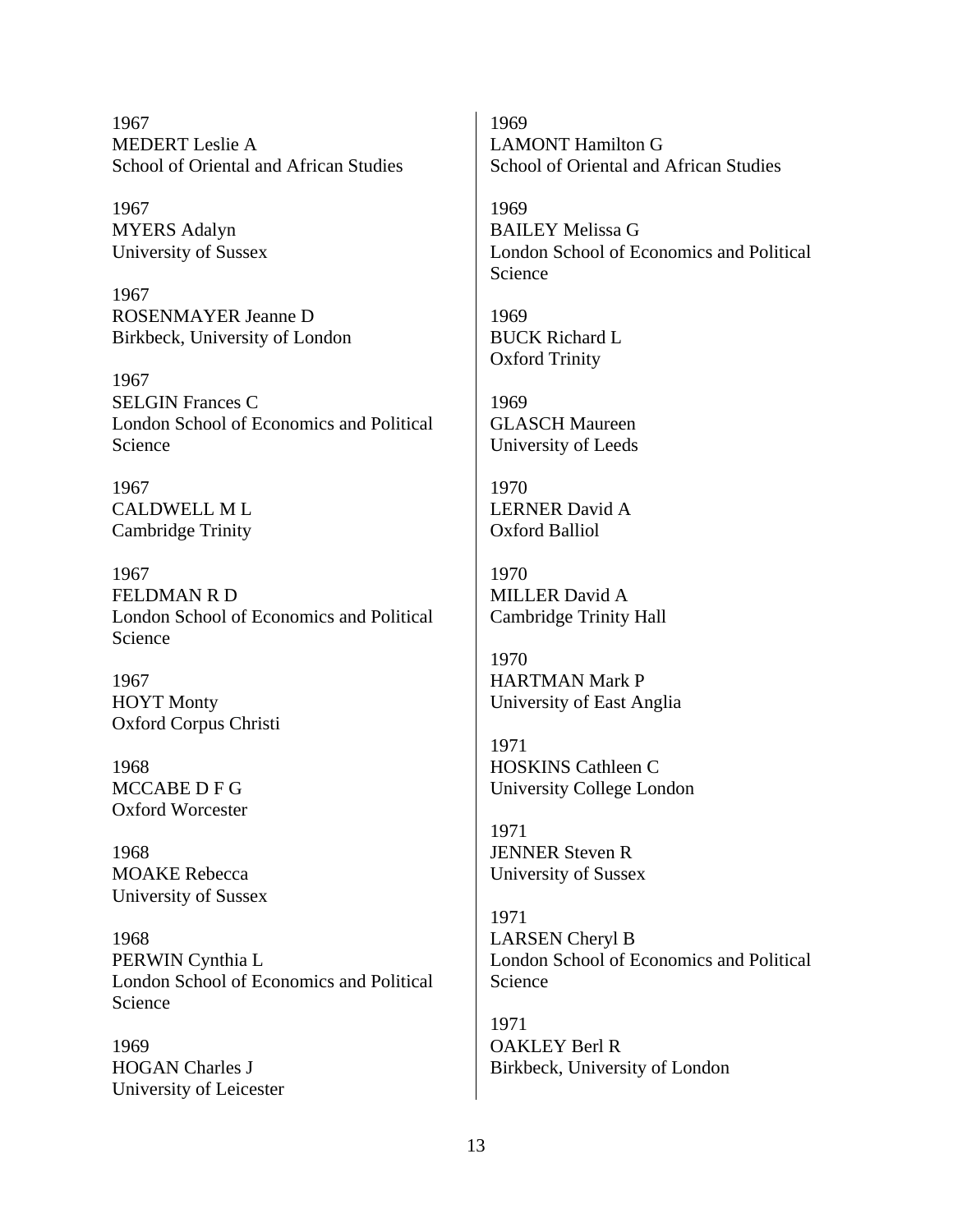1971 ROCKWELL Betti J School of Slavonic and East European Studies

1971 HARRISON Virginia C University of Warwick

1972 MILLER Patricia D University of Edinburgh

1972 PARSONS Penelope J University of Bristol

1972 ROGART Richard B University College London

1972 COOK Michael R Imperial College London

1973 HOTT Sharon K London School of Economics and Political Science

1973 LAPEDES Alan S Cambridge Jesus

1973 ROGERS James H Oxford Magdalen

1973 RAMIREZ Rafael Institute of Education

1973 SERSEN William J School of Oriental and African Studies

1973 BROOKS Steven D Oxford Magdalen

1973 DELAMOTTE Eugenia C Oxford Somerville

1973 GEORGE Adrienne R Oxford Lady Margaret Hall

1974 AVEDISIAN Danna L Cambridge King's

1974 JACKSON James F University of Edinburgh

1974 LEVINE Robert A Cambridge Churchill

1974 LOWENBERG Paul G London School of Economics and Political Science

1974 PAWLISCH Linda A School of Oriental and African Studies

1974 BLUM Abbe M Cambridge Girton

1974 DUNN Leslie C Cambridge Clare

1975 CENTRELLA Joan M Cambridge King's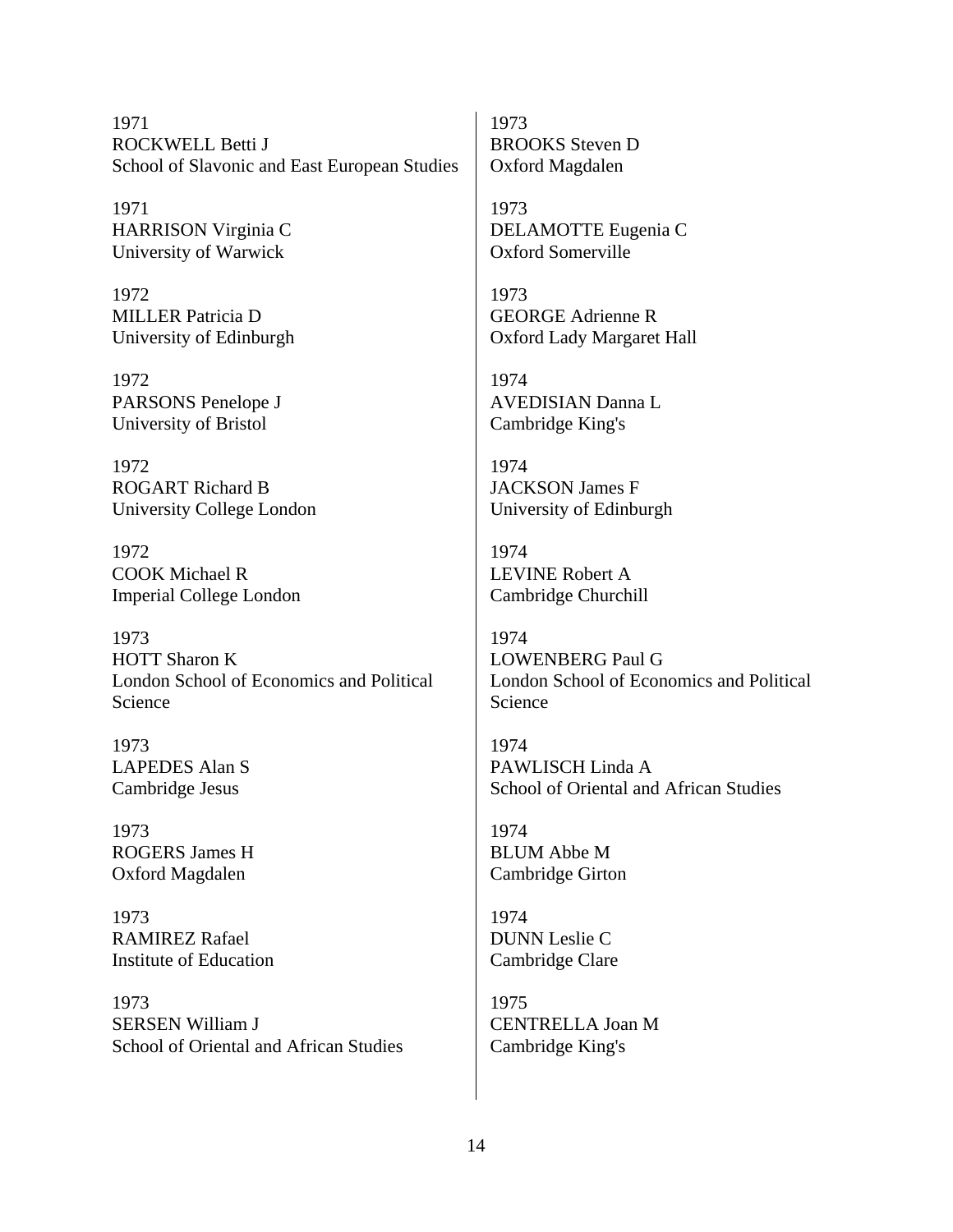1975 CLARK A G Oxford Queen's

1975 COMMONER F G Cambridge Churchill

1975 DOMINGO Willis F Oxford Balliol

1975 FIELDS Thomas J Oxford Oriel

1975 KLUTTZ Billy Edward Imperial College London

1975 LOUMIET Carlos E Oxford Wadham

1975 MARKEY John K Cambridge Trinity

1975 MCDANIEL Kimberly C Cambridge King's

1975 SULLIVAN Michael J London School of Economics and Political Science

1976 POLLAK Nancy Oxford St Antony's

1976 ROIBLATT Richelle E Cambridge Clare

1977 HUGHES Joseph Michael Oxford St Catherine's

1977 JAFFE Steven Cambridge Churchill

1977 JUGE Stephen Douglas Oxford Brasenose

1977 O'NEILL Michael Charles Oxford St Catherine's

1977 SAKS Elyn Ronna Oxford Corpus Christi

1977 SCHLESINGER Daniel Adam Oxford Wadham

1977 SCOTT Jean Marie University College London

1977 DANK Gloria Rand Cambridge Clare

1977 EBERHART Jerry A Cambridge Trinity

1977 GRIFFITHS Linda Joyce Oxford Jesus

1978 GRAY Jefferson McClure School of Slavonic and East European Studies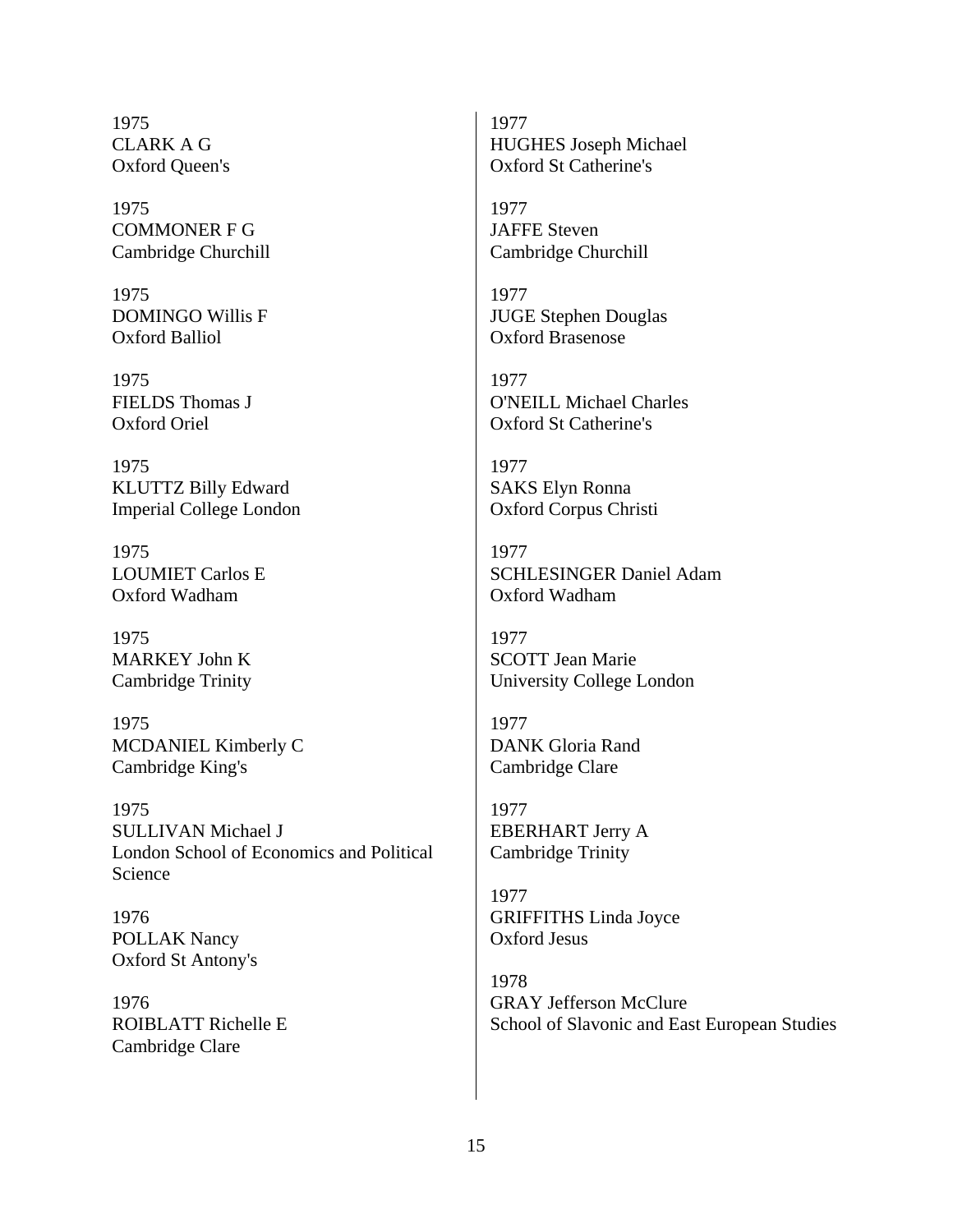1978 DAVIS Nancy K Courtauld Institute of Art

1979 HECKSCHER Juretta J Oxford University Coll

1979 JOHNSON Kurt R University of Sussex

1979 KELLS Kathleen E University College London

1979 KILLELEA K L London School of Economics and Political Science

1979 MELIOUS Jean O University of Edinburgh

1979 MICHAEL Janis M Cambridge Trinity

1979 SHAFIR M G Cambridge King's

1979 BIRGE Bettine Cambridge Clare

1980 O'CONNELL Mary Ellen London School of Economics and Political Science

1980 BAKER Lynn A Oxford Somerville

1980 BISER Daniel Ross Oxford New College

1980 BRAVERMAN Daniel Abraham School of Oriental and African Studies

1980 CONRAD Patricia A University of Edinburgh

1980 CRAFT Daniel Hammond Cambridge St John's

1981 ADAMS Jennifer M University of Sussex

1981 LIU Paul Y Oxford University Coll

1981 PETRACK S B Oxford Wadham

1981 AMMONS John Timothy Oxford New College

1981 BRINNER Leyla A School of Oriental and African Studies

1981 CHAMBLISS David D Cambridge St John's

1982 EISENHOWER, III James J Oxford Wolfson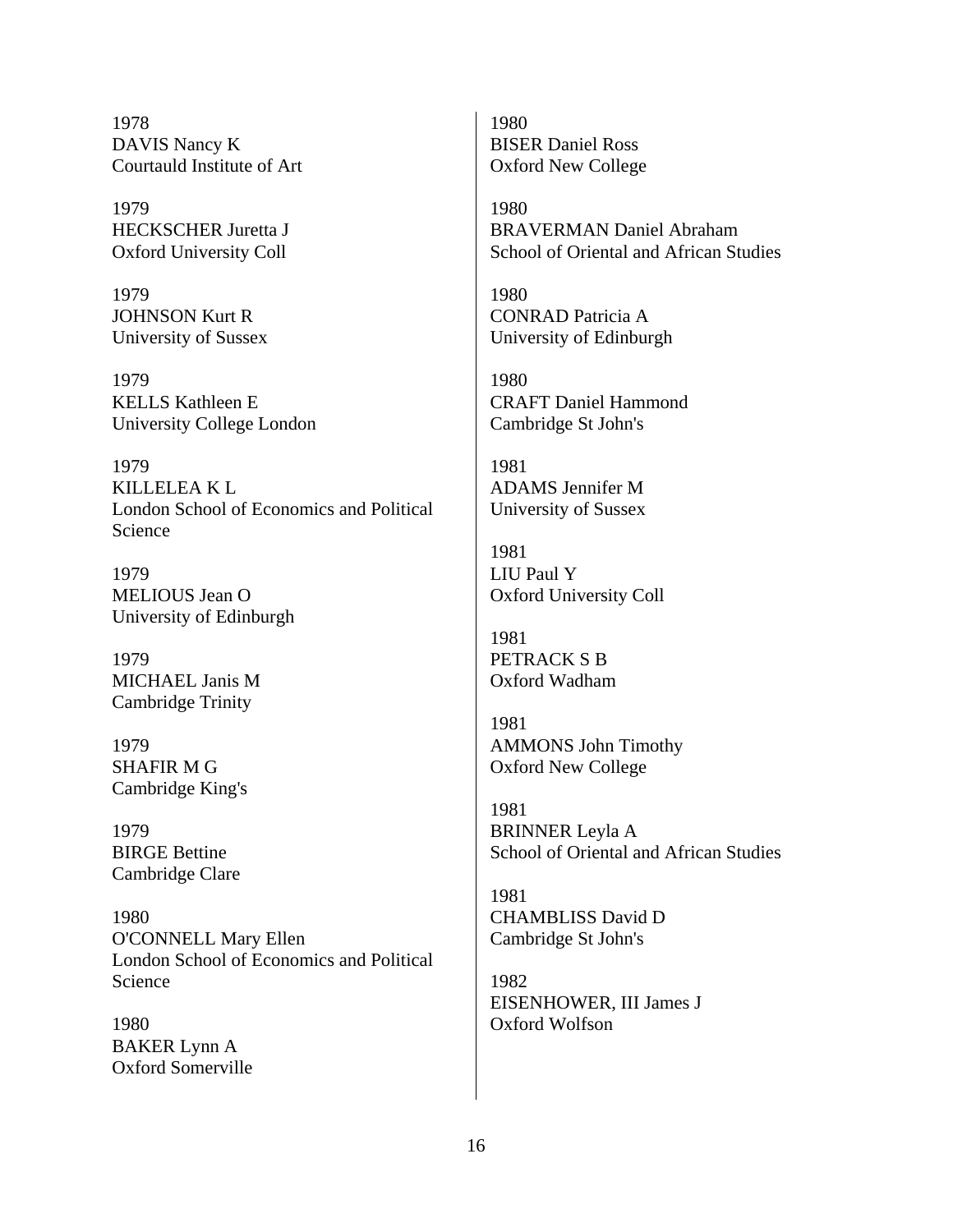1982 HORTON T B University of Edinburgh

1982 JOHNSON C L Oxford Merton

1982 KAHR Brett E Oxford Corpus Christi

1982 KLEIDMAN Peter B Cambridge Trinity

1982 LLOYD Seth Cambridge Emmanuel

1982 NEELEY Scott P University College London

1982 OLSEN Wendy K Oxford Hertford

1982 QUINE Maria S Oxford St Peter's

1982 BERNOFF A J Cambridge Trinity

1982 GOODFELLOW James F London School of Economics and Political Science

1982 CHYBA C F Cambridge Trinity

1982 CADZOW James H Cambridge King's

1982 DAVIS Edward J London School of Economics and Political Science

1983 DEMPSEY J Cambridge Gonville and Caius

1983 FARCASIU Simina M Queen Mary, University of London

1984 ADLER M D Oxford St Antony's

1984 GWARA Joseph J Royal Holloway, University of London

1984 HIRSCHFIELD Thomas P Oxford Balliol

1984 KALDJIAN Lauris C Oxford New College

1984 KLOPFER E B Oxford Worcester

1984 LANGSTON Nancy E Oxford Brasenose

1984 LINGO Stuart P Courtauld Institute of Art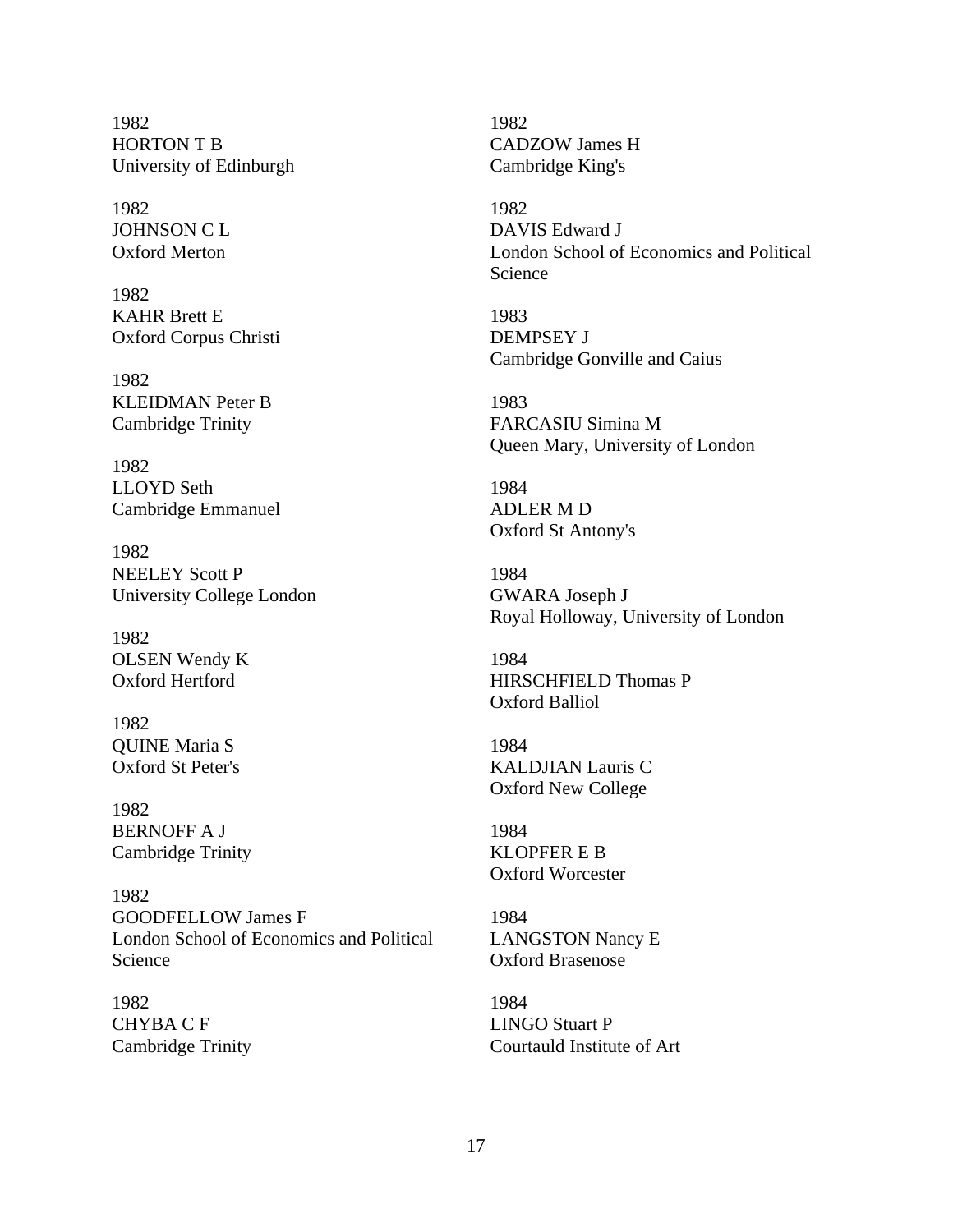1984 DISTELHEIM Lisa B London School of Economics and Political Science

1985 HYRE Margaret A Oxford St Edmund Hall

1985 HOEY Stephen D Oxford Trinity

1985 KAMMAN E G Oxford St Antony's

1985 KRASHES Peter W Oxford New College

1985 OAKES Michelle R School of Slavonic and East European Studies

1985 REMLER Dahlia K Oxford New College

1985 SCHAPIRO A H Oxford Merton

1985 CUMMINGS J B School of Slavonic and East European Studies

1985 DYKEMA Kenneth J Oxford St John's

1985 ELDREDGE Emelyn R University of Edinburgh

1985 FEIGENBAUM Janet D Oxford Lincoln

1986 KAVKA Misha University of Sussex

1986 KNIGHT Timothy A Oxford St John's

1986 LEITAO Kevin D Cambridge King's

1986 LOEHLIN James J Oxford St Anne's

1986 BENNETT J S London School of Economics and Political Science

1986 BEAUVOIR Rachel Oxford St Antony's

1986 BURKE M L Oxford Brasenose

1986 FRESHMAN Clark J Oxford University Coll

1986 GIBBS Laura K Oxford St Antony's

1987 ALBRECHT Douglas L Cambridge St John's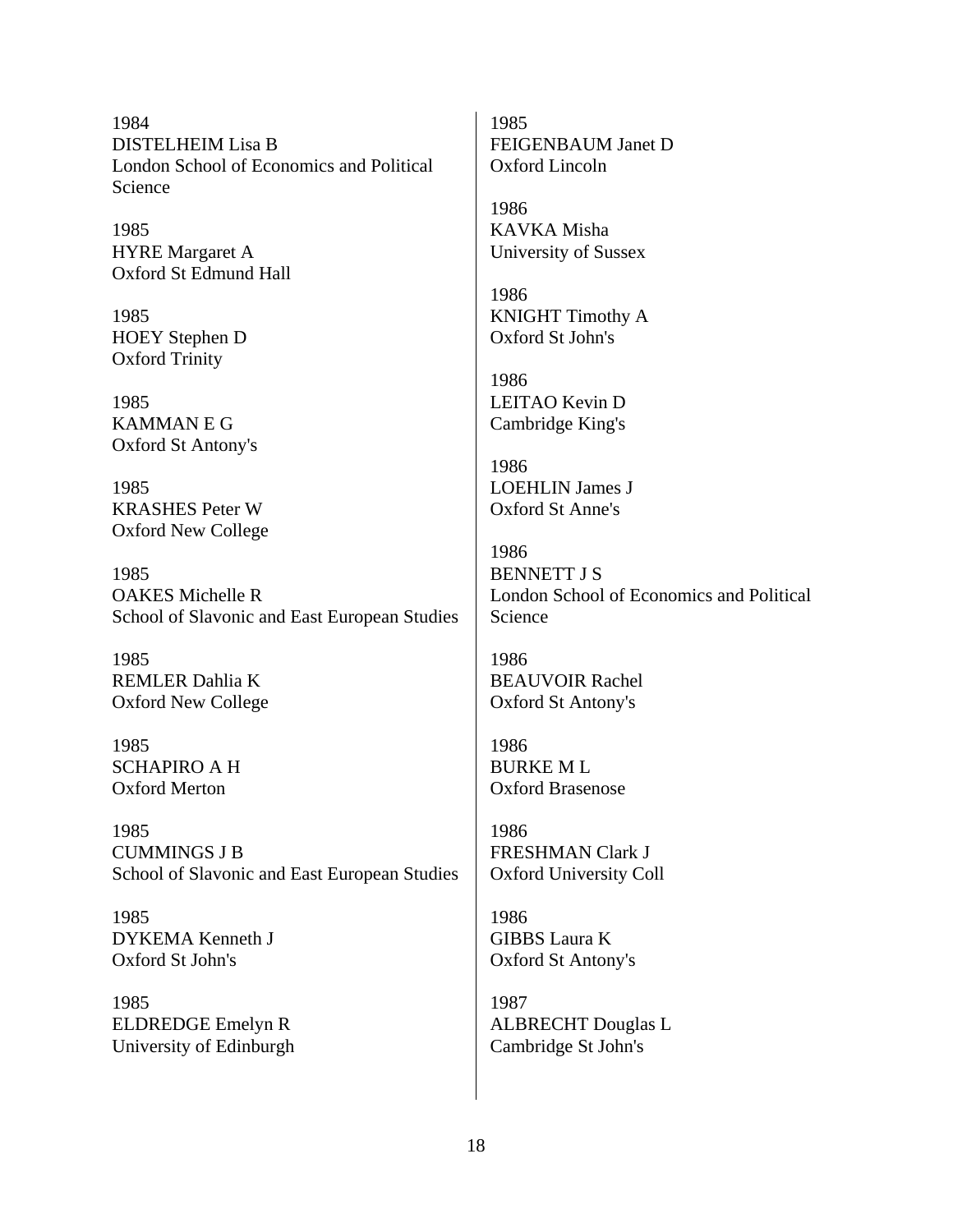1987 GORMAN Michael R Oxford Corpus Christi

1987 JELLEMA Anne F Cambridge King's

1987 PALMER, III John A Cambridge St John's

1987 PERITZ D S Oxford New College

1987 CALHOUN Christopher S Oxford University Coll

1987 COLEMAN Robert D Oxford Queen's

1987 COLES Isobel D Oxford New College

1987 FRANKEL David M Oxford St Catherine's

1988 FENG Jonathan L Cambridge Trinity

1988 HERGENROTHER John M Cambridge Trinity

1988 HURDLE Daniel J Cambridge Pembroke

1988 JACOBS Marc Cambridge Peterhouse

1988 LICHTMAN Kenneth B Oxford St Antony's

1988 LICHTMAN Scott London School of Economics and Political Science

1988 NOLFI George J Oxford New College

1988 DINWIDDIE Donald H School of Oriental and African Studies

1988 FEDARKO Kevin Oxford New College

1989 KERSHAW Thomas C London School of Economics and Political Science

1989 UANG-CHIN LEE Christine Oxford Green

1989 MATHEWS Jeffrey N Oxford Merton

1989 NAQVI Hasan F Cambridge Trinity

1989 PRESCOTT John R Cambridge St John's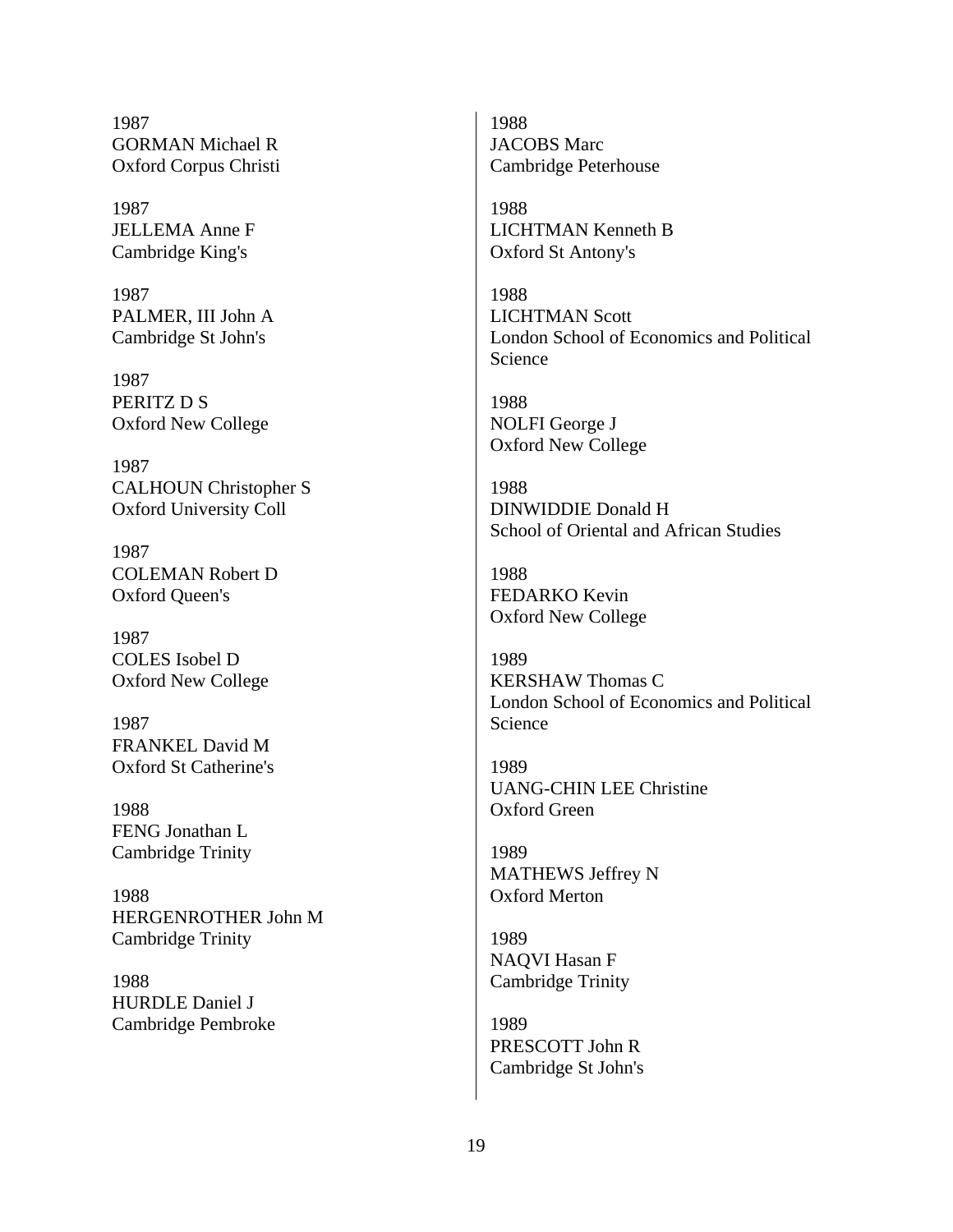1989 ROZENDAAL John Christopher Oxford Brasenose

1989 SCHRAG Stephanie J Oxford Balliol

1989 GOODMAN, JR J L Cambridge Jesus

1989 GREENE Michael R London School of Economics and Political Science

1990 ANDERSON Michael John Oxford Magdalen

1990 HOYT Edward Plater Oxford Queen's

1990 JANIK Julia A Cambridge Pembroke

1990 MATTHEWS Annette Marie Oxford Trinity

1990 GREENE James Michael London School of Economics and Political Science

1990 GRIFFIS Kirby Troy University of St Andrews

1991 BELIN Laura Ruth Oxford St Antony's

1991 LANDER Brad S University College London

1991 PLASHA Wayne Walter Oxford Magdalen

1991 ROBERT Tracey Alexandra Oxford Wolfson

1991 BURNEY Richard Owen Oxford Queen's

1992 COPELAND Monica Rochelle University of Sussex

1992 CLANCY Thomas University of Edinburgh

1992 KANESHIRO Claire K Oxford Merton

1992 SPANIOL Doug Royal Northern College of Music

1992 SYDOW Jason University of Strathclyde

1993 DOMCHEK Susan Mary Oxford Brasenose

1993 HUSAIN Adnan Ahmed School of Oriental and African Studies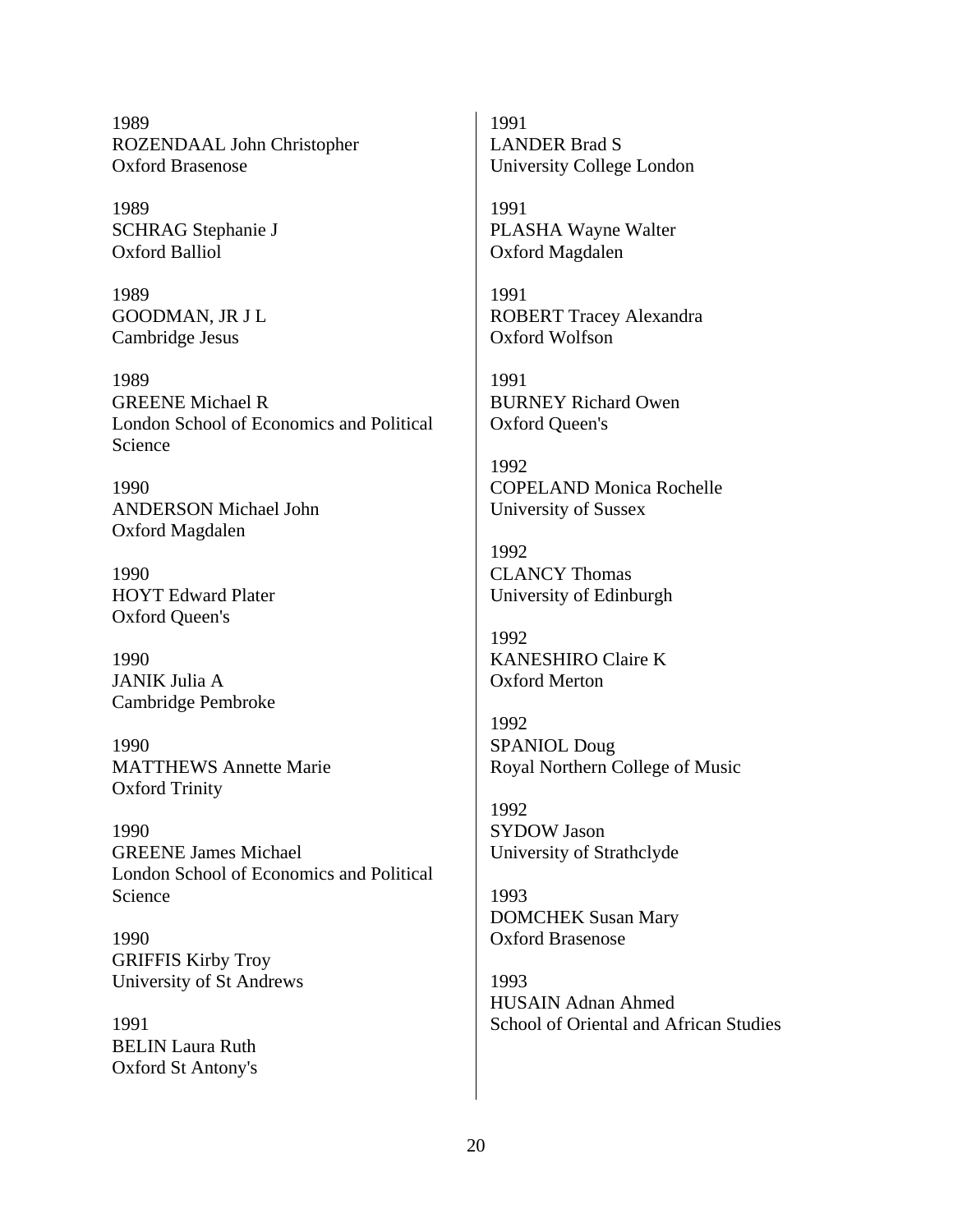1993 PETERS Jonas Christopher University of Nottingham

1994 DANIEL Andrew Nicholas Oxford Brasenose

1994 DOSANJH Rajit Singh University of Edinburgh

1994 LEIGHT Kristin Louise Oxford Magdalen

1994 PAVLAKOVIC Brian Nicholas Imperial College London

1994 ROSADO Mariza Oxford Corpus Christi

1994 BALCH Signe Gyrite Oxford St John's

1994 RAO Rahul Tanneeru Oxford Hertford

1994 BOLLYKY Paul Laszlo Oxford Magdalen

1994 CHUA Dennis Roberto Oxford Magdalen

1995 HALE Meredith McNeill Courtauld Institute of Art

1995 KLINGER Matthew Scott Imperial College London

1995 NOVY Julia Wells University of Sussex

1996 BARSAM Ara Paul Oxford Mansfield

1996 HERSAM Mark Cambridge Churchill

1996 KILMER Derek Christian Oxford Green

1996 MCGUIRE Stephanie Oxford Linacre

1996 NOVICK Benjamin Oxford Merton

1996 PERKINS Timothy John Cambridge Gonville and Caius

1996 DORMAN Denise Maja Cambridge Churchill

1997 GILKES Martin Joseph Oxford New College

1997 MAISELS James Adam Oxford Balliol